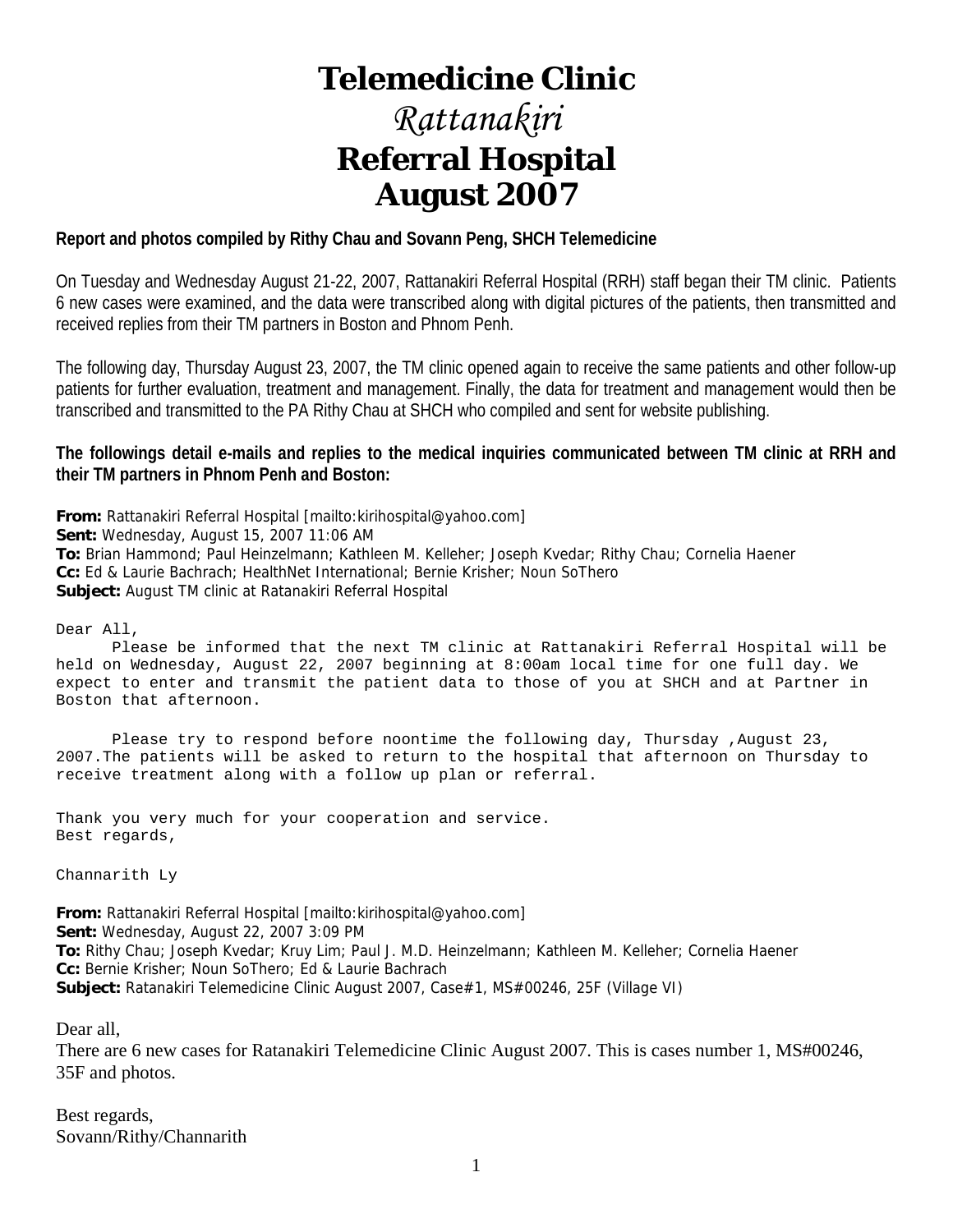# **Rattanakiri Provincial Hospital Telemedicine Clinic with Sihanouk Hospital Center of HOPE and Partners in Telemedicine**



**Patient: MS#00246, 35F (Village VI)**

**Chief Complaint:** Neck mass x 3y

**HPI:** 35F, housewife, came to us complaining of neck mass for 3y. She noticed her neck became enlarge and with the symptoms of pain on it, neck tension, HA, palpitation, heat intolerance, tremor, and easily angry, she went to provincial hospital and treated her with two pills and asked her coming back in 6 month, it didn't help her with the symptoms. She denied of fever, cough, chest pain, dizziness, nausea, vomiting, constipation, diarrhea, oliguria, dysuria, hemarutia, edema.

**PMH:** Unremarkable

**Family Hx:** Her sister with goiter

**Social Hx:** No smoking, drinking alcohol during her delivery, 6 children, last child 3year old

**Medication:** None

**Allergies:** NKDA

**PE:** 

**ROS:** regular period, no fever, no cough, no edema, palpitation, tremor

| <b>Vital Signs:</b> | <b>BP: 100/60</b> | R: 20 | $T: 37^{\circ}C$ |  |
|---------------------|-------------------|-------|------------------|--|
|                     |                   |       |                  |  |

**General:** Look stable

**HEENT:** No oropharyngeal lesion, pink conjunctiva, thyroid enlargement about 4x6cm, soft, smooth, no tender, regular border, mobile on swallowing, no bruit, no lymph node palpable.

**Chest:** CTA bilaterally, no crackle, no ronchi, HRRR, no murmur

**Abdomen:** Soft, no tender, no distension, (+) BS, no HSM

**Extremity/Skin:** No edema, no rash, no lesion

**MS/Neuro:** MS+5/5, motor and sensory intact, DTRs +2/4

**Lab/Studies done:** today on August 21, 2007

 Neck mass U/S attached Size: 25 x 40mm

Conclusion: Diffuse goiter

#### **Assessment:**

1. Diffuse goiter



**C Wt: 49Kg**

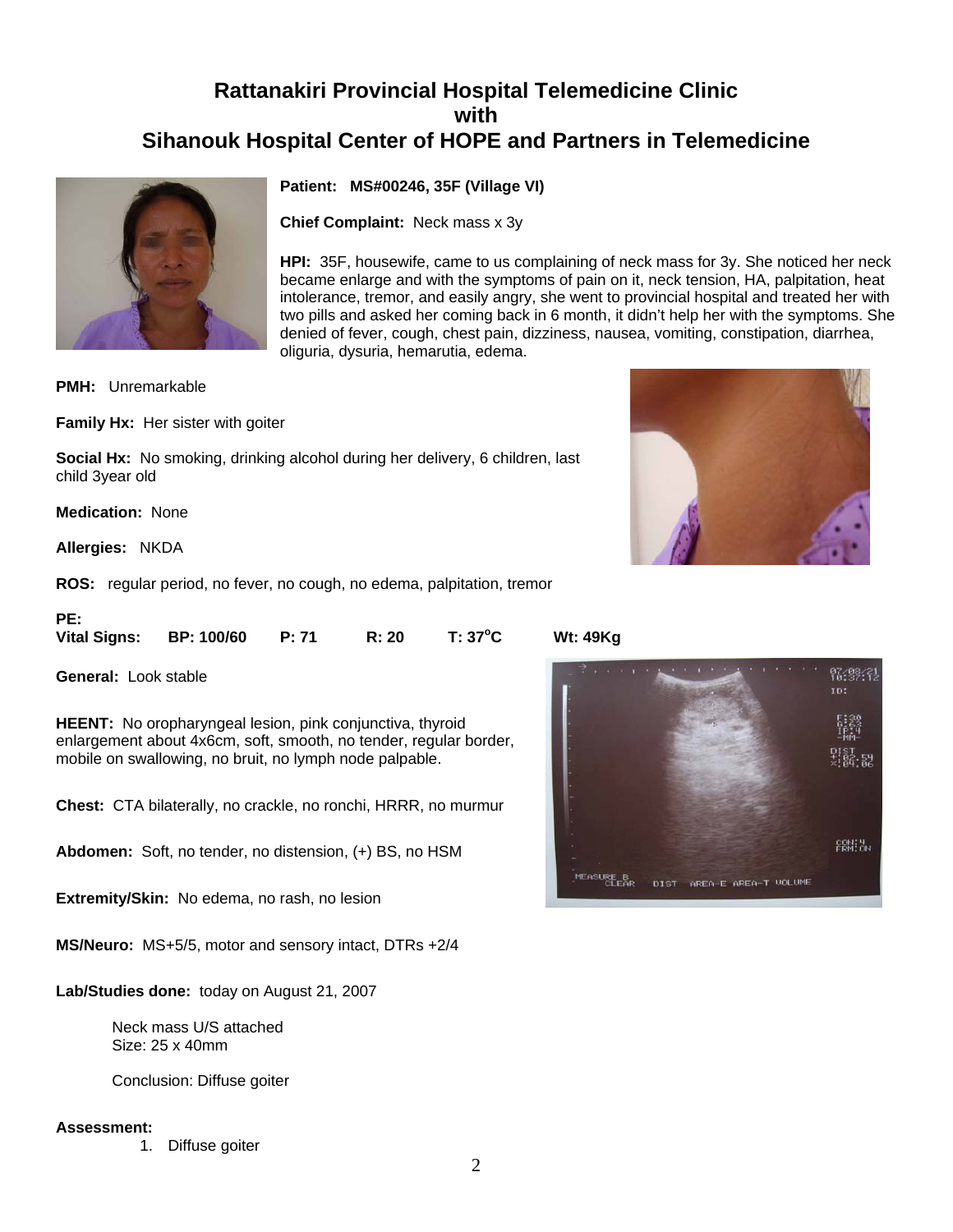#### **Plan:**

1. Draw blood for THS and Free T4 at SHCH

#### **Comments/Notes: Do you agree with my assessment and plan?**

#### **Examined by: Nurse Peng Sovann Date: August 21, 2007**

Please send all replies to [kirihospital@yahoo.com](mailto:kirihospital@yahoo.com) and cc: to [tmed\\_rithy@online.com.kh](mailto:tmed_rithy@bigpond.com.kh) . *The information transmitted in this e-mail is intended only for the person or entity to which it is addressed and may contain confidential and/or privileged material. Any review, retransmission, dissemination or other use of or taking of any action in reliance upon, this information by persons or entities other than the intended recipient is prohibited. If you received this e-mail in error, please contact the sender and delete material from any computer.*

**From:** cornelia\_haener [mailto:cornelia\_haener@online.com.kh] **Sent:** Wednesday, August 22, 2007 9:45 PM **To:** 'Rattanakiri Referral Hospital'; 'Rithy Chau'; 'Joseph Kvedar'; 'Kruy Lim'; 'Paul J. M.D. Heinzelmann'; 'Kathleen M. Kelleher' **Cc:** 'Bernie Krisher'; 'Noun SoThero'; 'Ed & Laurie Bachrach'

**Subject:** RE: Ratanakiri Telemedicine Clinic August 2007, Case#1, MS#00246, 25F (Village VI)

Dear all, I agree with your plan.

Regards Cornelia

From: Cusick, Paul S.,M.D. [mailto:PCUSICK@PARTNERS.ORG] Sent: Thursday, August 23, 2007 8:03 AM To: Fiamma, Kathleen M.; kirihospital@yahoo.com Cc: tmed\_rithy@online.com.kh; Daniels, Gilbert H.,M.D. Subject: RE: Ratanakiri Telemedicine Clinic August 2007, Case#1, MS#00246, 25F (Village VI)

Thank you for allowing me to comment.

Indeed, her symptoms and exam appear to be consistent with an enlarged thyroid that is producing excess thyroid hormone. I agree that she needs a TSH and T4 and thyroid antibodies if this is possible. I will ask one of our thyroid experts if he has any comments on the ultrasound.

Thank you for your input.

Paul Cusick MD

'Gil, any further thoughts?

Paul

**From:** Rattanakiri Referral Hospital [mailto:kirihospital@yahoo.com] **Sent:** Wednesday, August 22, 2007 3:15 PM **To:** Rithy Chau; Joseph Kvedar; Kruy Lim; Paul J. M.D. Heinzelmann; Kathleen M. Kelleher **Cc:** Bernie Krisher; Noun SoThero; Ed & Laurie Bachrach **Subject:** Ratanakiri Telemedicine Clinic August 2007, Case#2, SE#00247, 68M (O Plong Village)

Dear all,

This is cases number 2, SE#00247, 68M and photos. Best regards, Sovann/Rithy/Channarith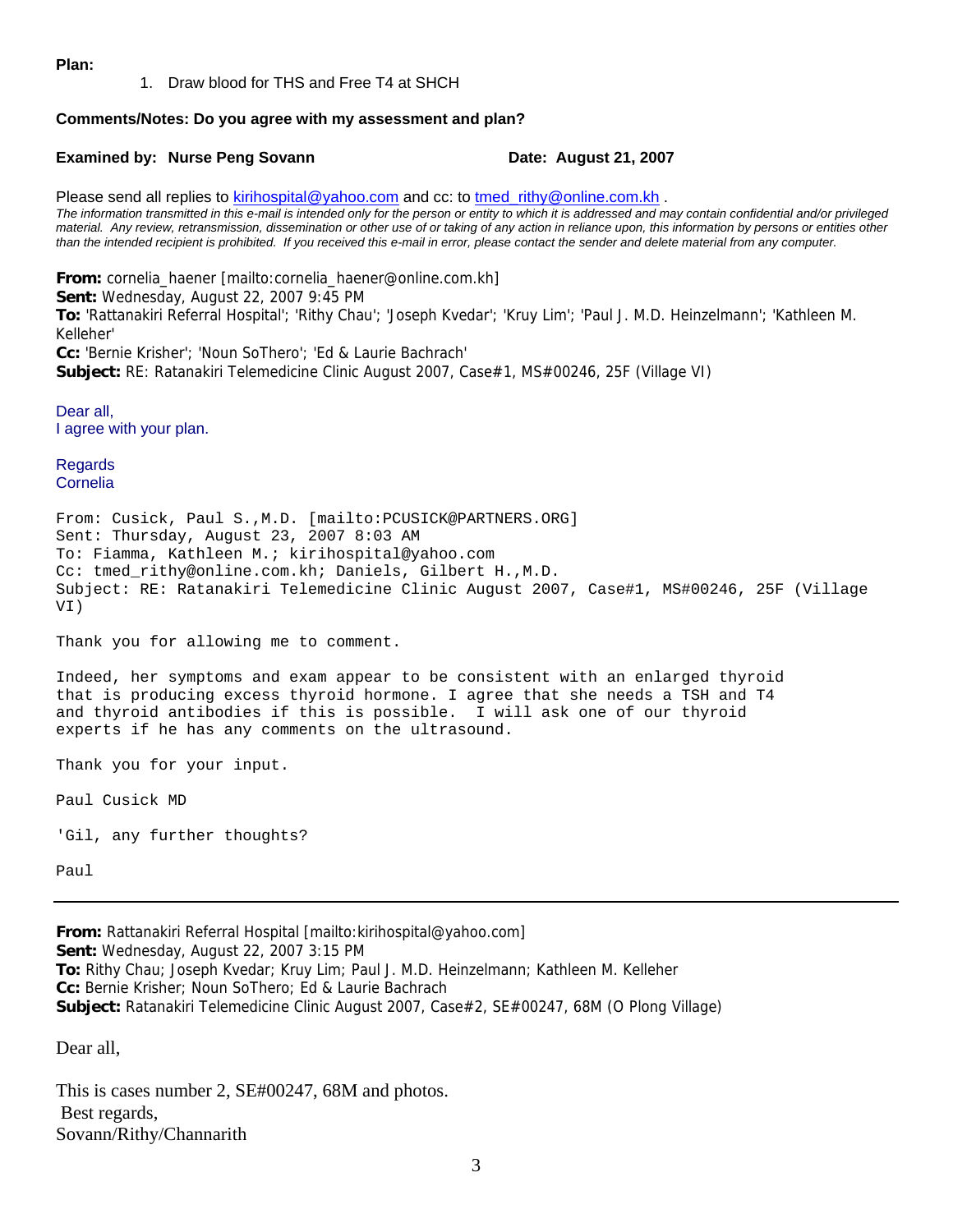# **Rattanakiri Provincial Hospital Telemedicine Clinic with Sihanouk Hospital Center of HOPE and Partners in Telemedicine**



# **Patient: SE#00247, 68M (O plong Village)**

**Chief Complaint:** Chronic wound on left lower leg for 1y

**HPI:** 68M, retired soldier, came to us complaining of chronic wound on the lower leg for 1y. He slide down on the rock and affected the old scar of the mine-explosive wound then it became infected so he went to provincial hospital and treated over there for a week but it was 't better so he came back home and cleaned it at home every day and it got better now but not completely health. He denied of severe pain, pus in the wound.

**PMH:** DMII for 2y treated with traditional medication



**Family Hx:** Unremarkable

**Social Hx:** No smoking, no alcohol drinking

**Medication:** None

**Allergies:** NKDA

**ROS:** dizziness, (+) fatigue, (+) palpitation, (-) chest pain, (+) polyuria, (+) polydypsia, weight loss, (-) edema, (-) stool with blood/mucus

| ۹ |  |
|---|--|

| .                   |                   |       |       |                  |                 |
|---------------------|-------------------|-------|-------|------------------|-----------------|
| <b>Vital Signs:</b> | <b>BP: 150/86</b> | P: 83 | R: 20 | $T: 37^{\circ}C$ | <b>Wt: 50Kg</b> |

**General:** Look sick

**HEENT:** No oropharyngeal lesion, pink conjunctiva, no thyroid enlargement, no bruit, no lymph node palpable.

**Chest:** CTA bilaterally, no crackle, no ronchi, HRRR, no murmur

**Abdomen:** Soft, no tender, no distension, (+) BS, no HSM

**Extremity/Skin:** No edema, wound on left lower leg, 4 x 6 cm size, redness, no pus, necrotizing tissue

**MS/Neuro:** MS+5/5, motor and sensory intact, DTRs +2/4

**Lab/Studies done:** today on August 21, 2007

 RBS: 340mg/dl (finger stick) UA: protein 2+, Gluc 4+

| <b>WBC</b> | $=6500/mm^3$ |               |
|------------|--------------|---------------|
| Ht         | $=40%$       |               |
| Nа         | $=158$       | $[135 - 155]$ |
| ĸ.         | $= 3.5$      | $[3.6 - 5.5]$ |
| <b>BUN</b> | $= 57$       | $[10 - 50]$   |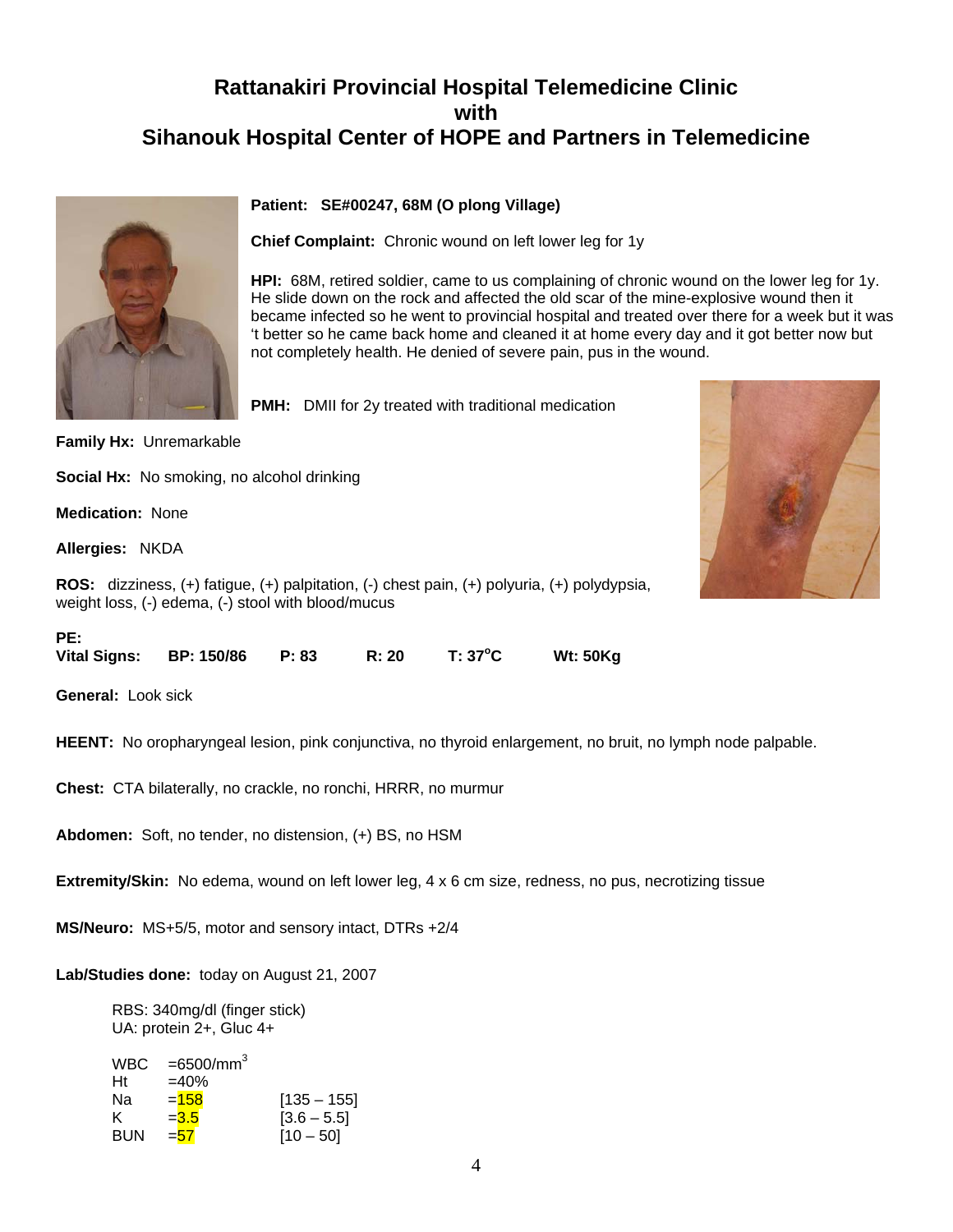| Creat $=$ $\frac{3.0}{3}$ | $[0.6 - 1.1]$ |
|---------------------------|---------------|
| Gluc $=278$               | $[75 - 115]$  |

#### **Assessment:**

- 1. DMII
- 2. HTN
- 3. Chronic wound on left lower leg
- 4. Renal Failure??

**Plan:**

- 1. Glibenclamide 1/2t po bid for one month
- 2. Captopril 25mg 1/4t po bid for one month
- 3. ASA 300mg 1/4t po qd for one month
- 4. Cephalexin 250mg 2t po bib for one month
- 5. Cotrimoxazole 960mg 1t po bid for one month
- 6. Clean wound every day in the health center
- 7. Educate on diabetic diet, low Na diet, do regular exercise and foot care
- 8. Draw blood for Lyte, BUN, Creat, Gluc, and HbA1C at SHCH

# **Comments/Notes: Do you agree with my assessment and plan?**

# **Examined by: Nurse Peng Sovann Date: August 21, 2007**

Please send all replies to [kirihospital@yahoo.com](mailto:kirihospital@yahoo.com) and cc: to tmed rithy@online.com.kh . *The information transmitted in this e-mail is intended only for the person or entity to which it is addressed and may contain confidential and/or privileged material. Any review, retransmission, dissemination or other use of or taking of any action in reliance upon, this information by persons or entities other than the intended recipient is prohibited. If you received this e-mail in error, please contact the sender and delete material from any computer.*

**From:** Fiamma, Kathleen M. [mailto:KFIAMMA@PARTNERS.ORG] **Sent:** Saturday, August 25, 2007 12:54 AM **To:** Rattanakiri Referral Hospital; Rithy Chau **Subject:** FW: Ratanakiri Telemedicine Clinic August 2007, Case#2, SE#00247, 68M (O Plong Village)

-----Original Message----- **From:** Sheridan, Robert L., Burn Unit **Sent:** Wednesday, August 22, 2007 5:33 PM **To:** Fiamma, Kathleen M. **Subject:** RE: Ratanakiri Telemedicine Clinic August 2007, Case#2, SE#00247, 68M (O Plong Village)

I agree with the initial management plan. If it is right on his tibia there may be a superficial osteomyelitis. Hard to tell from the photo. If is was an unstable old scar, rarely a squamous cell cancer can occur, although hard to tell from photo.

Robert Sheridan, MD

**From:** Rattanakiri Referral Hospital [mailto:kirihospital@yahoo.com] **Sent:** Wednesday, August 22, 2007 3:19 PM **To:** Rithy Chau; Joseph Kvedar; Kruy Lim; Paul J. M.D. Heinzelmann; Kathleen M. Kelleher; Cornelia Haener **Cc:** Bernie Krisher; Noun SoThero; Ed & Laurie Bachrach **Subject:** Ratanakiri Telemedicine Clinic August 2007, Case#3, NL#00248, 22F (Village I)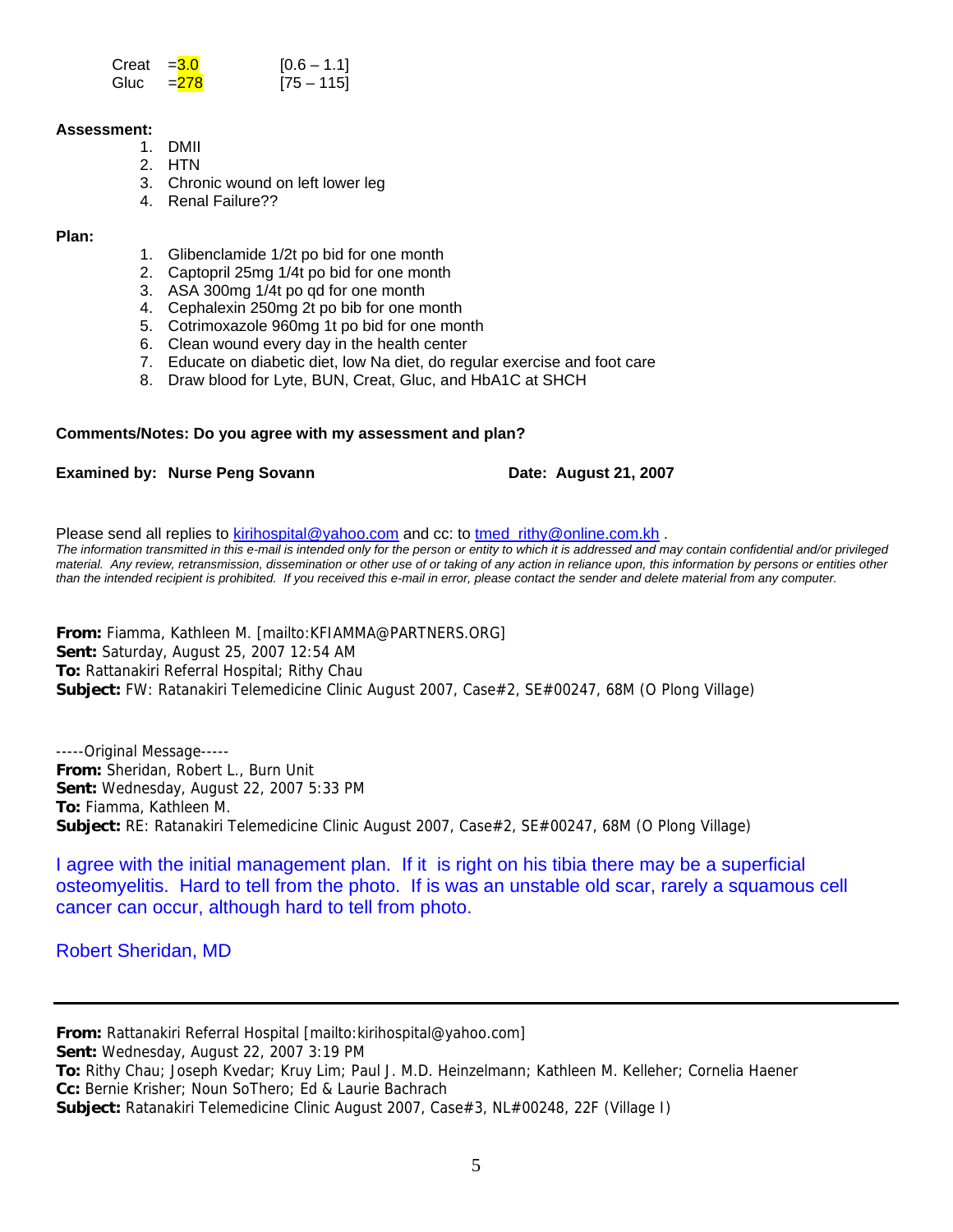Dear all,

This is cases number 3, NL#00248, 22F and photos.

Best regards, Sovann/Rithy/Channarith

# **Rattanakiri Provincial Hospital Telemedicine Clinic with Sihanouk Hospital Center of HOPE and Partners in Telemedicine**



**Patient: NL#00248, 22F (Village I)**

**Chief Complaint:** Neck mass x 4 months

**HPI:** 22F, housewife, came to us complaining of neck mass for 4 months. In these 4 months she noticed her neck became enlarged and presented with symptoms of palpitation, tremor, neck tension, HA and easily angry. She didn't seek any medical care and come to us for consultation today. She denied of fever, cough, dizziness, chest pain, nausea, vomiting, stool with blood or mucus, oliguria, hematuria, edema.

**PMH:** Unremarkable

**Family Hx:** Grand mother with HTN

**Social Hx:** No smoking, drinking alcohol during her delivery, 8 months post partum

**Medication:** None

**Allergies:** NKDA

**ROS:** No menstrual period, no fever, no cough, no edema, (+) palpitation, (+) tremor

| PE:<br><b>Vital Signs:</b> | BP: 90/54 | P: 72 | R: 20 | T: 36.5°C | $Wt$ : |
|----------------------------|-----------|-------|-------|-----------|--------|
| 40Kg                       |           |       |       |           |        |

**General:** Look stable

**HEENT:** No oropharyngeal lesion, pink conjunctiva, thyroid enlargement about 4x6cm, soft, smooth, no tender, regular border, mobile on swallowing, no bruit, no lymph node palpable.

**Chest:** CTA bilaterally, no crackle, no ronchi, HRRR, no murmur

**Abdomen:** Soft, no tender, no distension, (+) BS, no HSM

**Extremity/Skin:** No edema, no rash, no lesion

**MS/Neuro:** MS+5/5, motor and sensory intact, DTRs +2/4



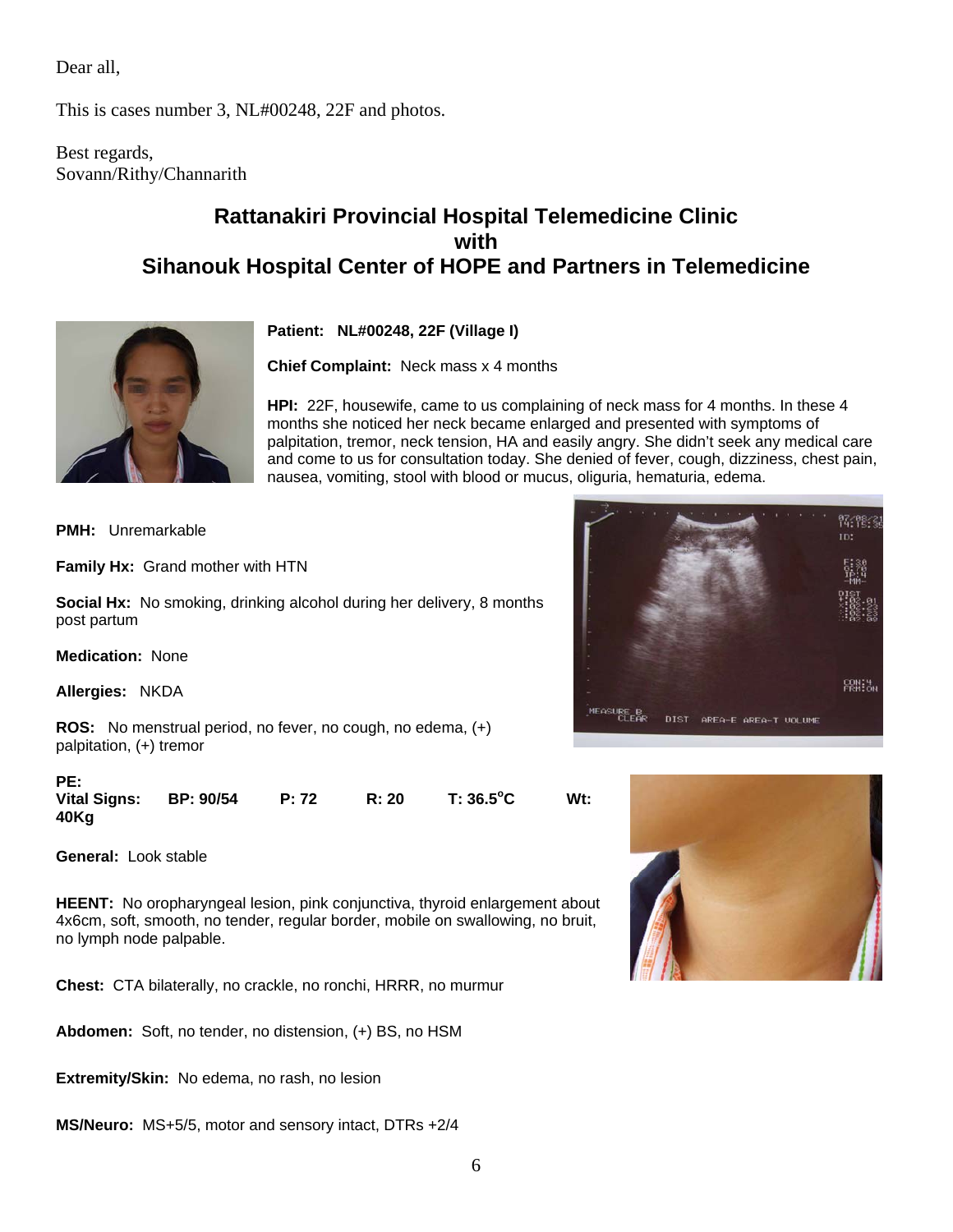# **Lab/Studies done:** today on August 21, 2007

 Neck mass U/S attached L lobe: 21x22mm R lobe: 20x22mm

Conclusion: Nodular goiter

# **Assessment:**

1. Nodular goiter

**Plan:**

1. Draw blood for THS and Free T4 at SHCH

# **Comments/Notes: Do you agree with my assessment and plan?**

**Examined by: Nurse Peng Sovann Date: August 21, 2007** 

Please send all replies to [kirihospital@yahoo.com](mailto:kirihospital@yahoo.com) and cc: to tmed rithy@online.com.kh . *The information transmitted in this e-mail is intended only for the person or entity to which it is addressed and may contain confidential and/or privileged material. Any review, retransmission, dissemination or other use of or taking of any action in reliance upon, this information by persons or entities other than the intended recipient is prohibited. If you received this e-mail in error, please contact the sender and delete material from any computer.*

**From:** cornelia\_haener [mailto:cornelia\_haener@online.com.kh] **Sent:** Wednesday, August 22, 2007 9:47 PM **To:** 'Rattanakiri Referral Hospital'; 'Rithy Chau'; 'Joseph Kvedar'; 'Kruy Lim'; 'Paul J. M.D. Heinzelmann'; 'Kathleen M. Kelleher' **Cc:** 'Bernie Krisher'; 'Noun SoThero'; 'Ed & Laurie Bachrach' **Subject:** RE: Ratanakiri Telemedicine Clinic August 2007, Case#3, NL#00248, 22F (Village I)

Dear all, I agree with your plan. If she is euthyroid, she only needs to be adviced to take iodine salt. **Thanks** Cornelia

**From:** Healey, Michael J.,M.D. [mailto:MJHEALEY@PARTNERS.ORG] **Sent:** Wednesday, August 22, 2007 11:24 PM **To:** Fiamma, Kathleen M.; kirihospital@yahoo.com **Cc:** tmed\_rithy@online.com.kh **Subject:** RE: Ratanakiri Telemedicine Clinic August 2007, Case#3, NL#00248, 22F (Village I)

Your plan sounds good. I think it would also be good to get more of the ultrasound images and see if one of our thyroid specialists or radiologists could review those.

MJH

**From:** Rattanakiri Referral Hospital [mailto:kirihospital@yahoo.com] **Sent:** Wednesday, August 22, 2007 3:23 PM **To:** Rithy Chau; Joseph Kvedar; Kruy Lim; Paul J. M.D. Heinzelmann; Kathleen M. Kelleher; Cornelia Haener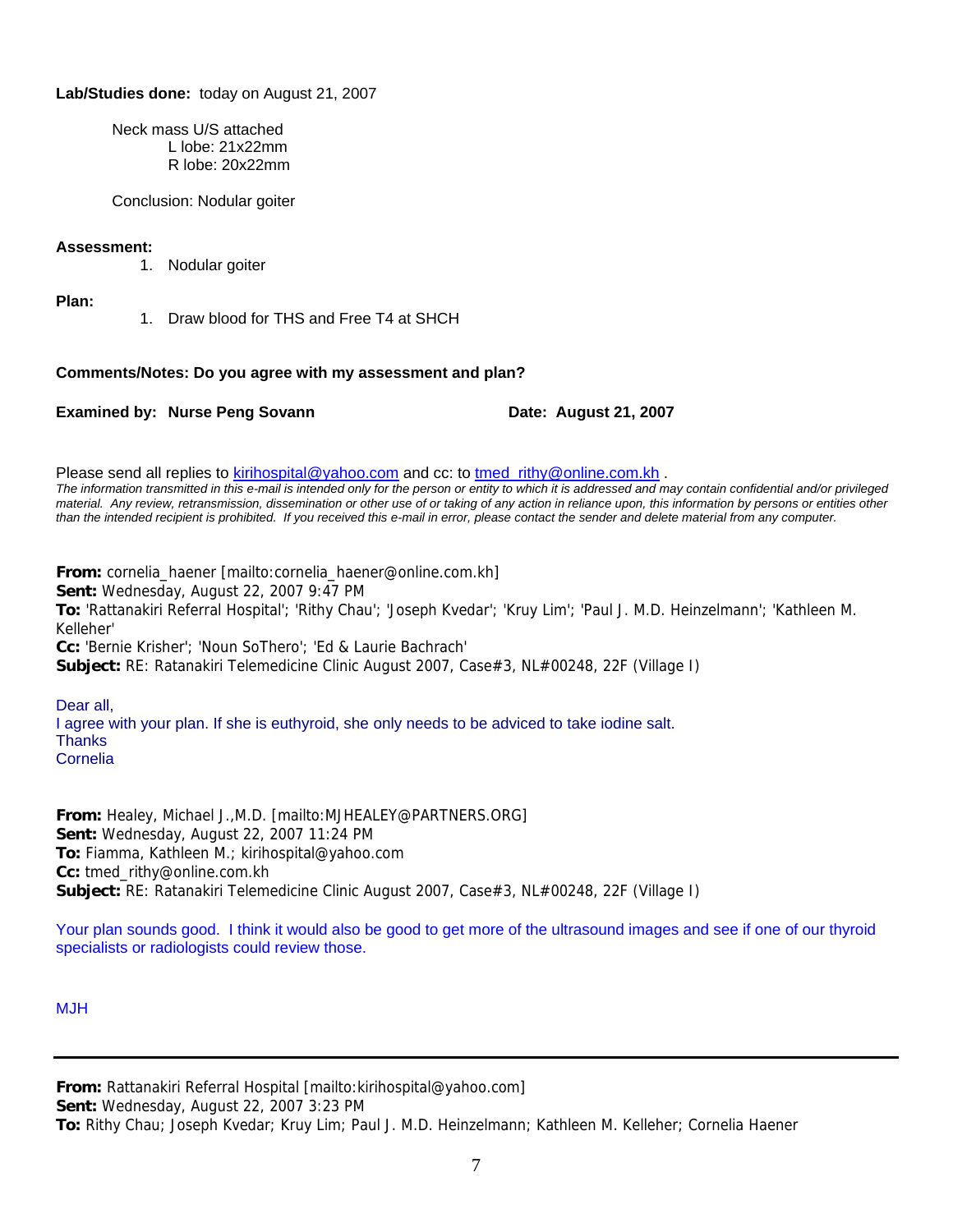**Cc:** Bernie Krisher; Noun SoThero; Ed & Laurie Bachrach **Subject:** Ratanakiri Telemedicine Clinic August 2007, Case#4, UC#00249, 21M (Village IV)

Dear all,

This is cases number 4, UC#00249, 21M and photos.

Best regards, Sovann/Rithy/Channarith

# **Rattanakiri Provincial Hospital Telemedicine Clinic with Sihanouk Hospital Center of HOPE and Partners in Telemedicine**



**Patient: UC#00249, 21M (Village IV)**

**Chief Complaint:** Neck mass x 3y

**HPI:** 21M, student grade 12, came to us complaining of neck mass x 3y. He noticed a mass about 1x 2cm appear on the anterior neck without symptoms of dysphagia, dyspnea, palpitation, head intolerance, tremor, insomnia. He comes to us for consultation because he worry this mass will became bigger and cause him problem. He denied of fever, cough, chest pain, nausea, vomiting, oliguria, dysuria, hematuria.

**PMH:** Unremarkable

**Family Hx:** Unremarkable

**Social Hx:** No smoking, no alcohol drinking, student grade 12

**Medication:** None

**Allergies:** NKDA

**ROS:** None

**PE:** 

**Vital Signs: BP: 100/50 P: 72 R: 20. Wt: 58Kg**

**General:** Look stable

**HEENT:** No oropharyngeal lesion, pink conjunctiva, thyroid enlargement about 2x3cm on the right lobe and left lobe about 4x5cm, soft, smooth, no tender, regular border, mobile on swallowing, no bruit, no lymph node palpable.

**Chest:** CTA bilaterally, no crackle, no ronchi, HRRR, no murmur

**Abdomen:** Soft, no tender, no distension, (+) BS, no HSM

**Extremity/Skin:** No edema, no rash, no lesion

**MS/Neuro:** MS+5/5, motor and sensory intact, DTRs +2/4, normal gait





 $T: 36.5^{\circ}C$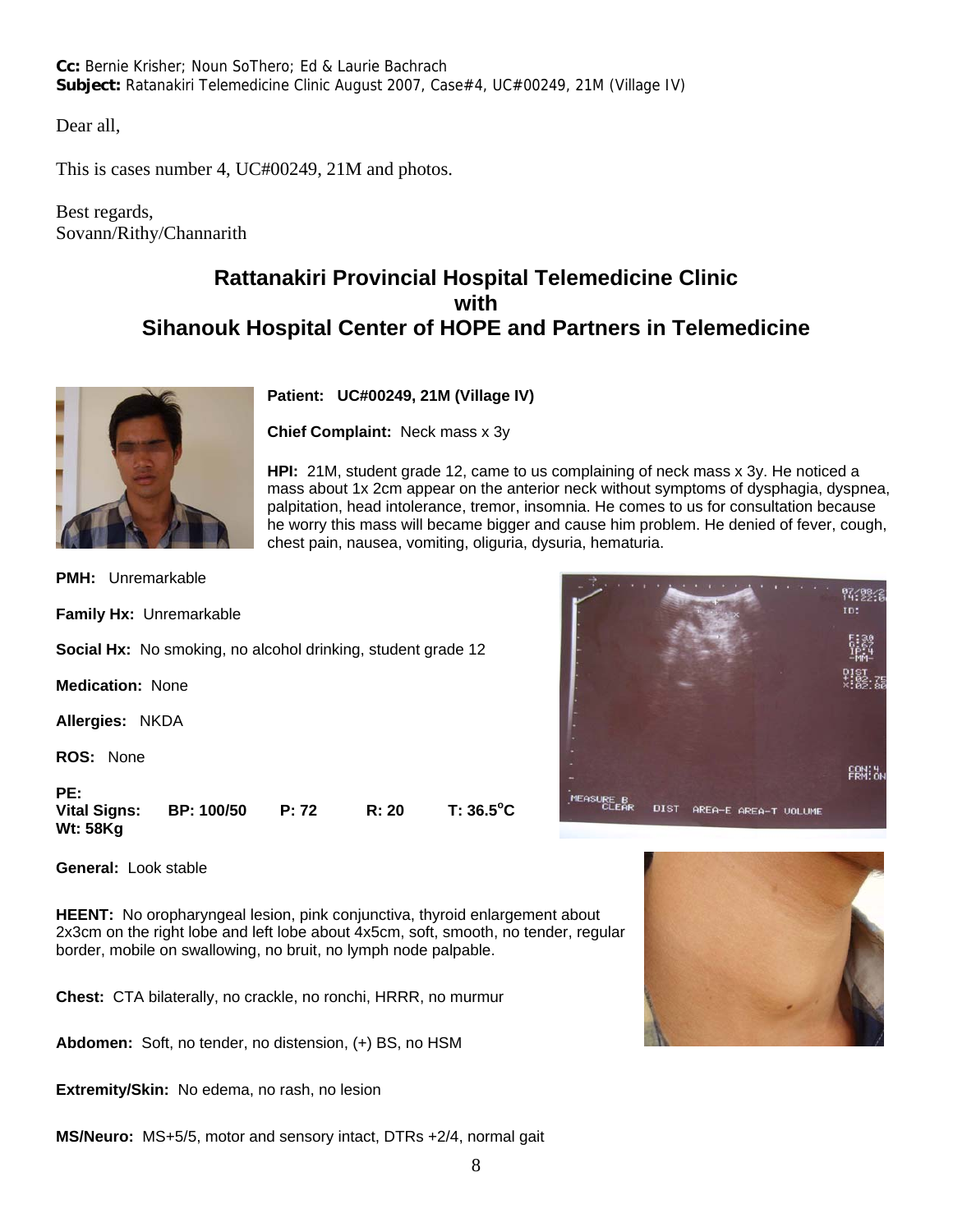#### **Lab/Studies done:** today on August 21, 2007

 Neck mass U/S attached Size 27 x 28mm

Conclusion: Diffuse goiter

#### **Assessment:**

1. Diffuse goiter

**Plan:**

1. Draw blood for THS at SHCH

#### **Comments/Notes: Do you agree with my assessment and plan?**

**Examined by: Nurse Peng Sovann Date: August 21, 2007** 

Please send all replies to [kirihospital@yahoo.com](mailto:kirihospital@yahoo.com) and cc: to [tmed\\_rithy@online.com.kh](mailto:tmed_rithy@bigpond.com.kh) .

*The information transmitted in this e-mail is intended only for the person or entity to which it is addressed and may contain confidential and/or privileged material. Any review, retransmission, dissemination or other use of or taking of any action in reliance upon, this information by persons or entities other than the intended recipient is prohibited. If you received this e-mail in error, please contact the sender and delete material from any computer.*

**From:** cornelia\_haener [mailto:cornelia\_haener@online.com.kh]

**Sent:** Wednesday, August 22, 2007 9:55 PM

**To:** 'Rattanakiri Referral Hospital'; 'Rithy Chau'; 'Joseph Kvedar'; 'Kruy Lim'; 'Paul J. M.D. Heinzelmann'; 'Kathleen M. Kelleher'

**Cc:** 'Bernie Krisher'; 'Noun SoThero'; 'Ed & Laurie Bachrach'

**Subject:** RE: Ratanakiri Telemedicine Clinic August 2007, Case#4, UC#00249, 21M (Village IV)

Dear all,

I agree with your plan. If he is euthyroid, he only needs to be considered for surgery if he has a fast growing nodule which would be suspicious for cancer. Otherwise suggest iodine salt. 40 % of children in Ratanakiri have goiters due to iodine deficiency.

**Thanks** 

Cornelia

From: Cusick, Paul S.,M.D. [mailto:PCUSICK@PARTNERS.ORG] Sent: Thursday, August 23, 2007 8:15 AM To: Fiamma, Kathleen M.; kirihospital@yahoo.com Cc: tmed\_rithy@online.com.kh Subject: RE: Ratanakiri Telemedicine Clinic August 2007, Case#4, UC#00249, 21M (Village IV)

Nurse Sovann,

Thank you for allowing me to comment on this case.

From your description and exam, there does not appear to be any lymphadenopathy. It does not appear that he has any symptoms of thyroid hormone excess. Checking TSH is a good start.

I will check with our thyroid expert to see if there is any other comments that he would have.

Thanks Paul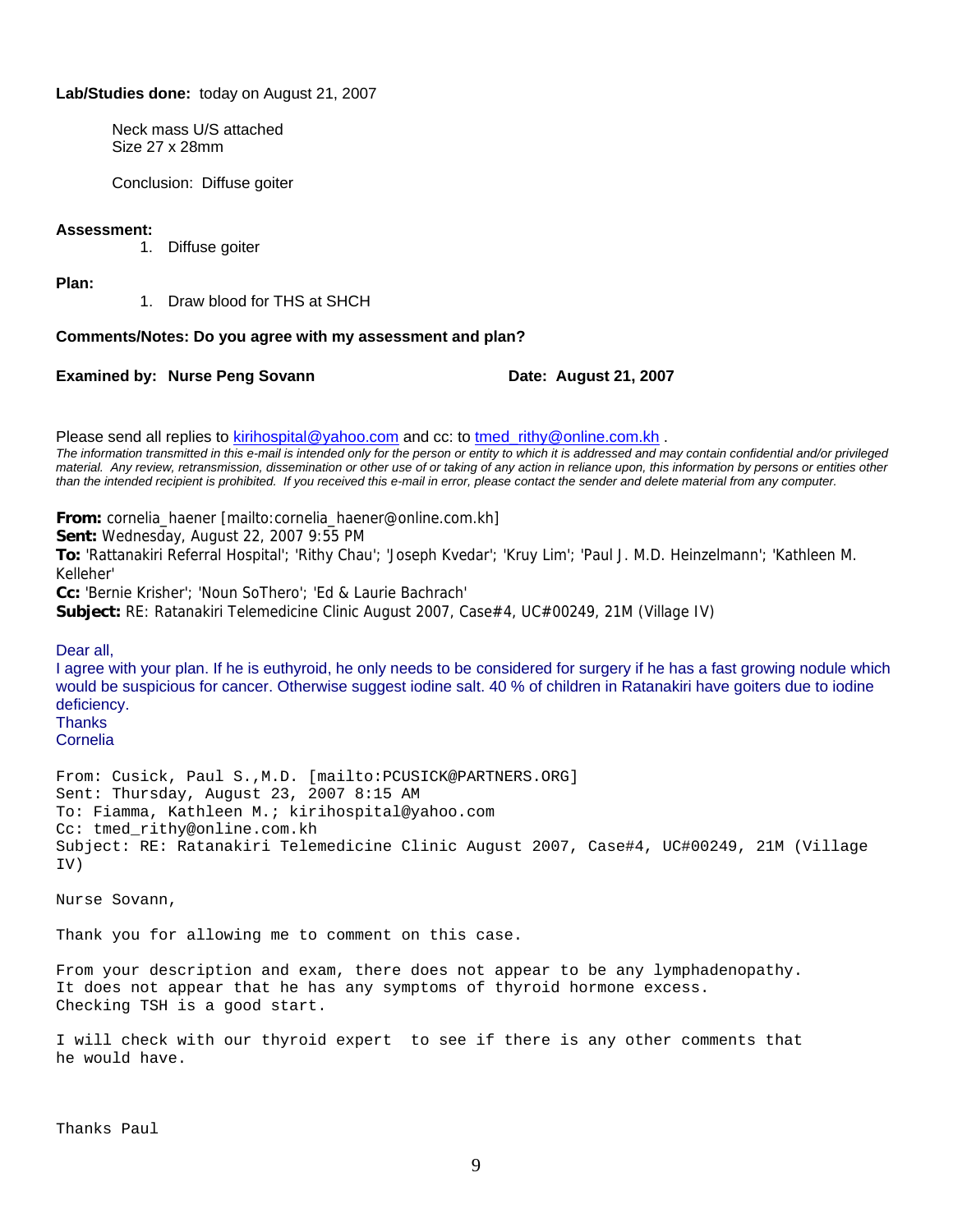**From:** Cusick, Paul S.,M.D. [mailto:PCUSICK@PARTNERS.ORG] **Sent:** Thursday, August 23, 2007 7:49 PM **To:** kirihospital@yahoo.com **Cc:** tmed\_rithy@online.com.kh **Subject:** FW: Ratanakiri Telemedicine Clinic August 2007, Case#4, UC#00249, 21M (Village IV)

This is the response from the thyroid specialist who reports that this would likely require a biopsy. Thanks. Paul cusick -----Original Message----- **From:** Daniels, Gilbert H.,M.D. **Sent:** Thursday, August 23, 2007 8:19 AM **To:** Cusick, Paul S.,M.D. **Subject:** RE: Ratanakiri Telemedicine Clinic August 2007, Case#4, UC#00249, 21M (Village IV)

Hi Paul - looks like a nodule. In the US it would be biopsied. **Best** Gil

**From:** Rattanakiri Referral Hospital [mailto:kirihospital@yahoo.com] **Sent:** Wednesday, August 22, 2007 3:26 PM **To:** Rithy Chau; Joseph Kvedar; Kruy Lim; Paul J. M.D. Heinzelmann; Kathleen M. Kelleher **Cc:** Bernie Krisher; Noun SoThero; Ed & Laurie Bachrach **Subject:** Ratanakiri Telemedicine Clinic August 2007, Case#5, NT#00250, 24F (Village I)

Dear all,

This is cases number 5, NT#00250, 24F and photos.

Best regards, Sovann/Rithy/Channarith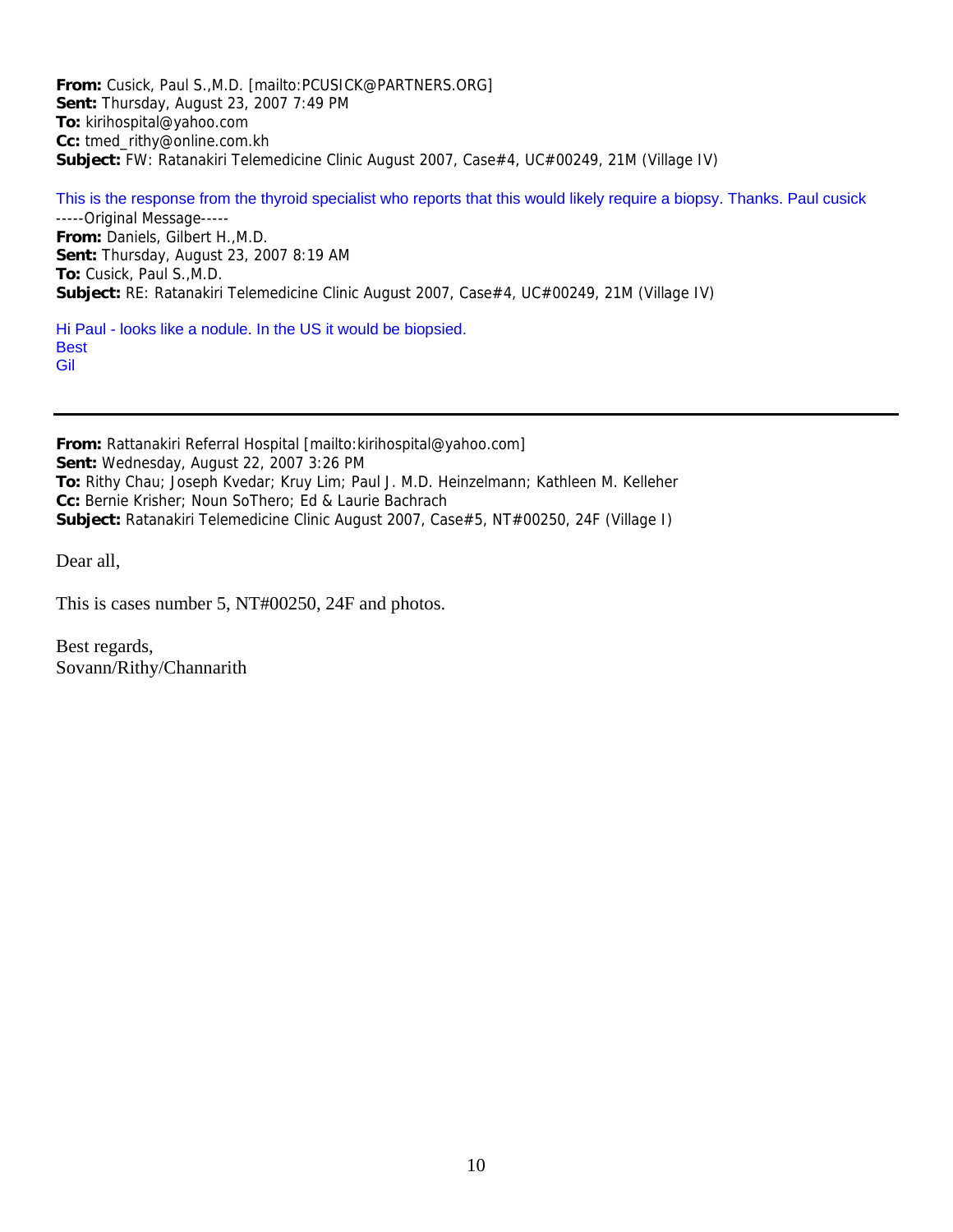# **Rattanakiri Provincial Hospital Telemedicine Clinic with Sihanouk Hospital Center of HOPE and Partners in Telemedicine**



# **Patient: NT#00250, 24F (Village I), Kon Mom**

**Chief Complaint:** Subrapubic pain x 5y

**HPI:** 24F, farmer, came to us complaining of subrapubic pain for 5y. After she has had delivery 40d, she presented with the symptoms of subrapubic pain, sharp sensation, oliguria, dysuria, freguency, vaginal discharge, and abdomen became distended so she went to private clinic and was told the uterus was swelling and treated her with some medication then she became better but she still presented with vaginal discharge and dysuria and urine frequency. She denied of fever, cough, chest pain, palpitation,

Z . . .

97:08:31

ERM: 참

hematuria, oliguria, edema, vaginal bleeding.

| <b>PMH:</b> Unremarkable                  |                   |        |       |                                                                                |                 |
|-------------------------------------------|-------------------|--------|-------|--------------------------------------------------------------------------------|-----------------|
| Family Hx: Unremarkable                   |                   |        |       |                                                                                |                 |
|                                           |                   |        |       | <b>Social Hx:</b> No smoking, drinking alcohol during her delivery, 2 children |                 |
| <b>Medication:</b> traditional medication |                   |        |       |                                                                                |                 |
| Allergies: NKDA                           |                   |        |       |                                                                                |                 |
| <b>ROS:</b> regular period                |                   |        |       |                                                                                |                 |
| PE:                                       |                   |        |       |                                                                                |                 |
| <b>Vital Signs:</b>                       | <b>BP: 112/60</b> | P: 102 | R: 20 | $T: 37.5$ °C                                                                   | <b>Wt: 40Kg</b> |

**General:** Look stable

**HEENT:** No oropharyngeal lesion, pink conjunctiva, no thyroid enlargement, no lymph node palpable, no JVD.

**Chest:** CTA bilaterally, no crackle, no ronchi, HRRR, no murmur

**Abdomen:** Soft, no tender, no distension, (+) BS, no HSM, no subrapubic tenderness, no CVA tenderness

**Extremity/Skin:** No edema, no rash, no lesion

**MS/Neuro:** MS+5/5, motor and sensory intact, DTRs +2/4

**Lab/Studies done:** today on August 21, 2007

UA: Leukocyte 2+

And U/S attached

Conclusion: Unremarkable

#### **Assessment:**

1. UTI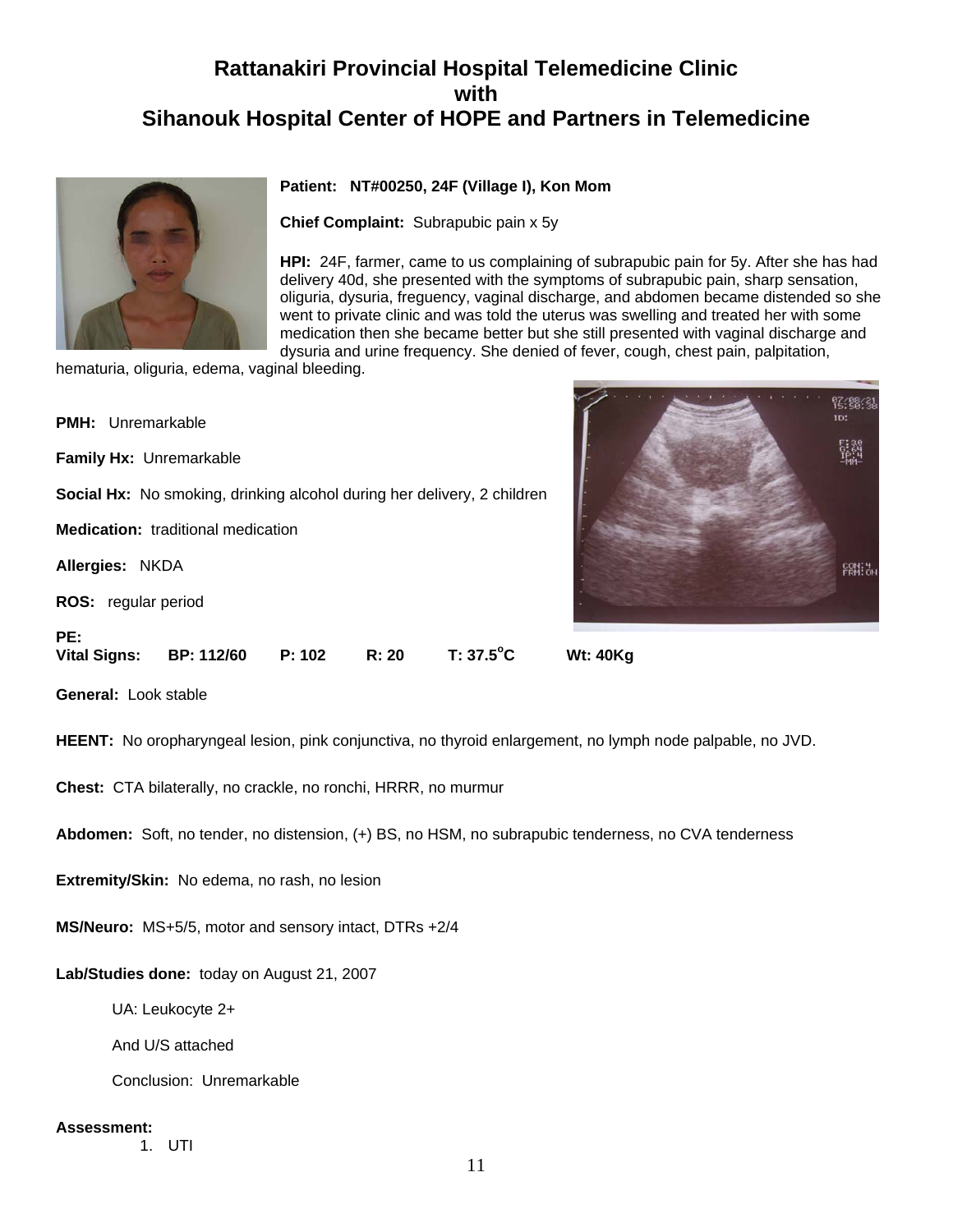2. Vanigal candidasis

**Plan:**

- 1. Ciprofloxacine 500mg 1t po bid for 5d
- 2. Fluconasole 150mg 1t po once

#### **Comments/Notes: Do you agree with my assessment and plan?**

#### **Examined by: Nurse Peng Sovann Date: August 21, 2007**

Please send all replies to [kirihospital@yahoo.com](mailto:kirihospital@yahoo.com) and cc: to [tmed\\_rithy@online.com.kh](mailto:tmed_rithy@bigpond.com.kh) . *The information transmitted in this e-mail is intended only for the person or entity to which it is addressed and may contain confidential and/or privileged material. Any review, retransmission, dissemination or other use of or taking of any action in reliance upon, this information by persons or entities other than the intended recipient is prohibited. If you received this e-mail in error, please contact the sender and delete material from any computer.*

#### **No answer replied**

**From:** Rattanakiri Referral Hospital [mailto:kirihospital@yahoo.com] **Sent:** Wednesday, August 22, 2007 3:38 PM **To:** Rithy Chau; Joseph Kvedar; Kruy Lim; Paul J. M.D. Heinzelmann; Kathleen M. Kelleher **Cc:** Bernie Krisher; Noun SoThero; Ed & Laurie Bachrach **Subject:** Ratanakiri Telemedicine Clinic August 2007, Case#6, LD#00251, 55F (Village)

Dear all,

This is the last cases for Ratanakiri TM Clinic August 2007, case number 6, LD#00251, 55F and photos.

Thank you very much for your cooperation and support in this project.

Best regards, Sovann/Rithy/Channarith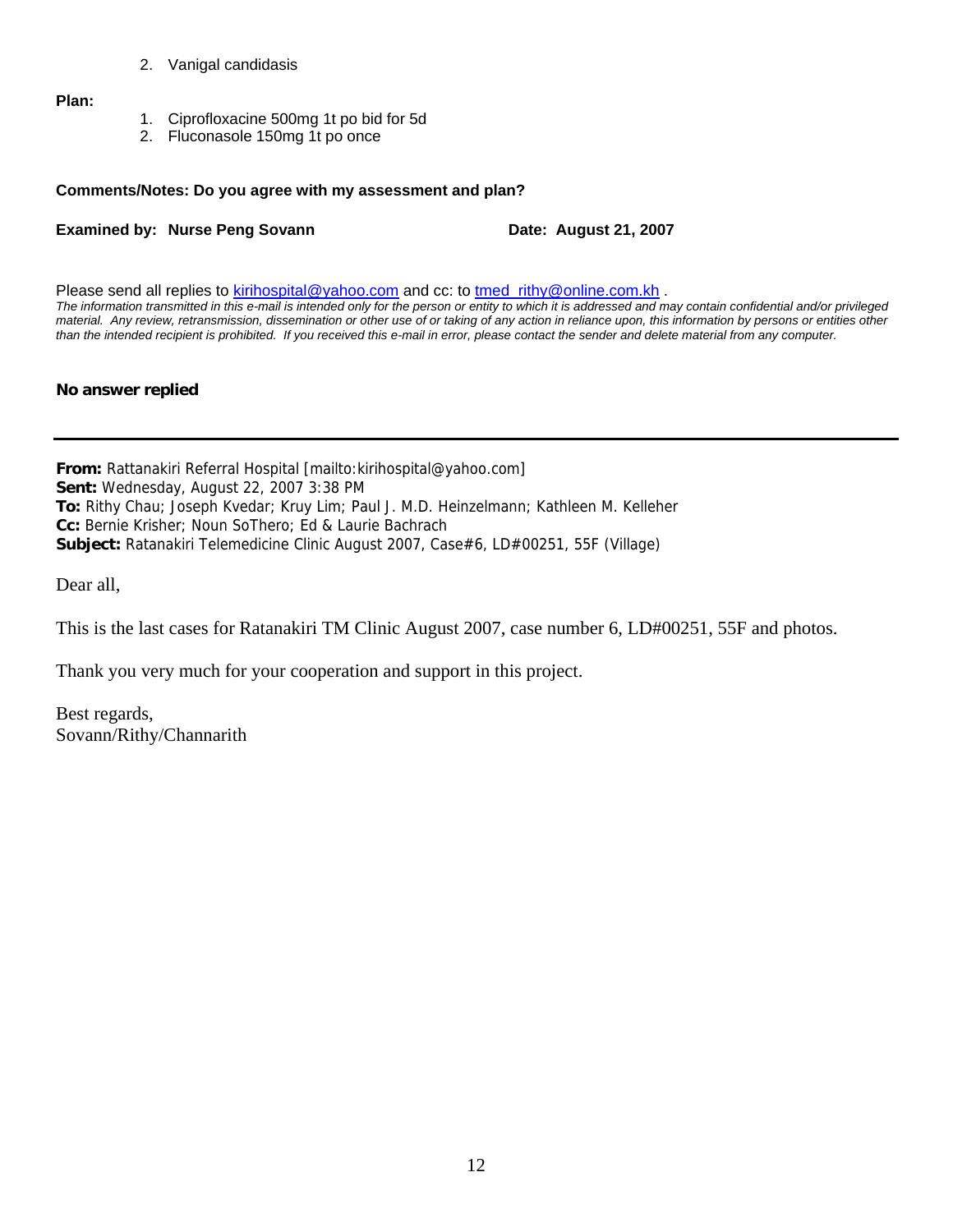# **Rattanakiri Provincial Hospital Telemedicine Clinic with Sihanouk Hospital Center of HOPE and Partners in Telemedicine**



**Patient: LD#00251, 55F (Village V)**

**Chief Complaint:** Palpitation and chest tightness x 2y

**HPI:** 55F came to us complaining of palpitation and chest tightness for 2y. She presented with symptoms of palpitation, chest tightness, dizziness, fatigue, HA so she went to private clinic in Badam Bong province when she lived over there and was told she has heart disease and treated her with some medication (unknown name) and she feel better but symptoms happened for sometime after she ran out of medicine. In May 2007, she went to private clinic again and treated her with Mefenamic acid and Magipi (Magnesium lactate and peridoxinehydrochloride). Because now she come and live in

Ratanakiri, she didn't go for checking up and stop taking that medication for two months and bought medication from pharmacy when the symptoms happened. She denied of fever, cough, chest pain, nausea, vomiting, oliguria, dysuria, hematuria, edema.



**PMH:** Unremarkable

**Family Hx:** Mother with HTN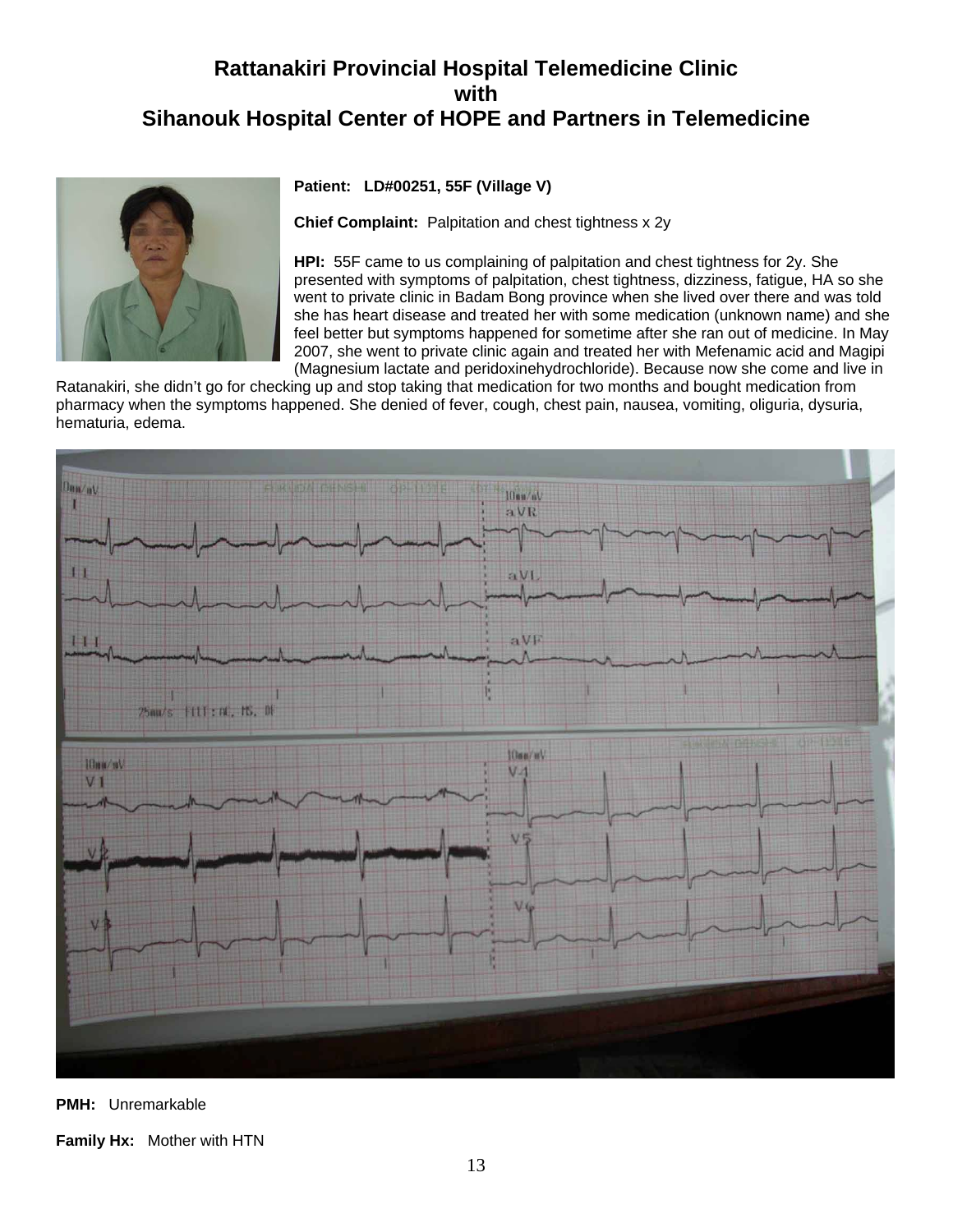#### **Social Hx:** No smoking, no alcohol drinking

**Medication:** She stop taking these medication for two months Mefenamic acid 250mg Magipi (Magnesium lactate and peridoxinehydrochloride)

**Allergies:** NKDA

**ROS:** post menopausal 3y

**PE:** 

**Vital Signs: BP: 110/60 P: 73 R: 20 T: 37<sup>o</sup>**

**General:** Look stable

**HEENT:** No oropharyngeal lesion, pink conjunctiva, no thyroid enlargement, no lymph node palpable, no JVD.

**Chest:** CTA bilaterally, no crackle, no ronchi, HRRR, no murmur

**Abdomen:** Soft, no tender, no distension, (+) BS, no HSM

**Extremity/Skin:** No edema, no rash, no lesion

**MS/Neuro:** MS+5/5, motor and sensory intact, DTRs +2/4

**Lab/Studies done:** today on August 21, 2007

EKG and CXR attached

#### **Assessment:**

1. Anxiety

# **Plan:**

- 1. Amitryptylin 25mg 1/4t po qhs for one month
- 2. MTV 1t po qd for one month
- 3. Paracetamol 500mg 1t po qid prn HA for one month
- 4. Stress release
- 5. Do regular exercise

# **Comments/Notes: Do you agree with my assessment and plan?**

**Examined by: Nurse Peng Sovann Date: August 21, 2007** 

**C Wt: 56Kg**

Please send all replies to [kirihospital@yahoo.com](mailto:kirihospital@yahoo.com) and cc: to tmed rithy@online.com.kh .

*The information transmitted in this e-mail is intended only for the person or entity to which it is addressed and may contain confidential and/or privileged material. Any review, retransmission, dissemination or other use of or taking of any action in reliance upon, this information by persons or entities other than the intended recipient is prohibited. If you received this e-mail in error, please contact the sender and delete material from any computer.*

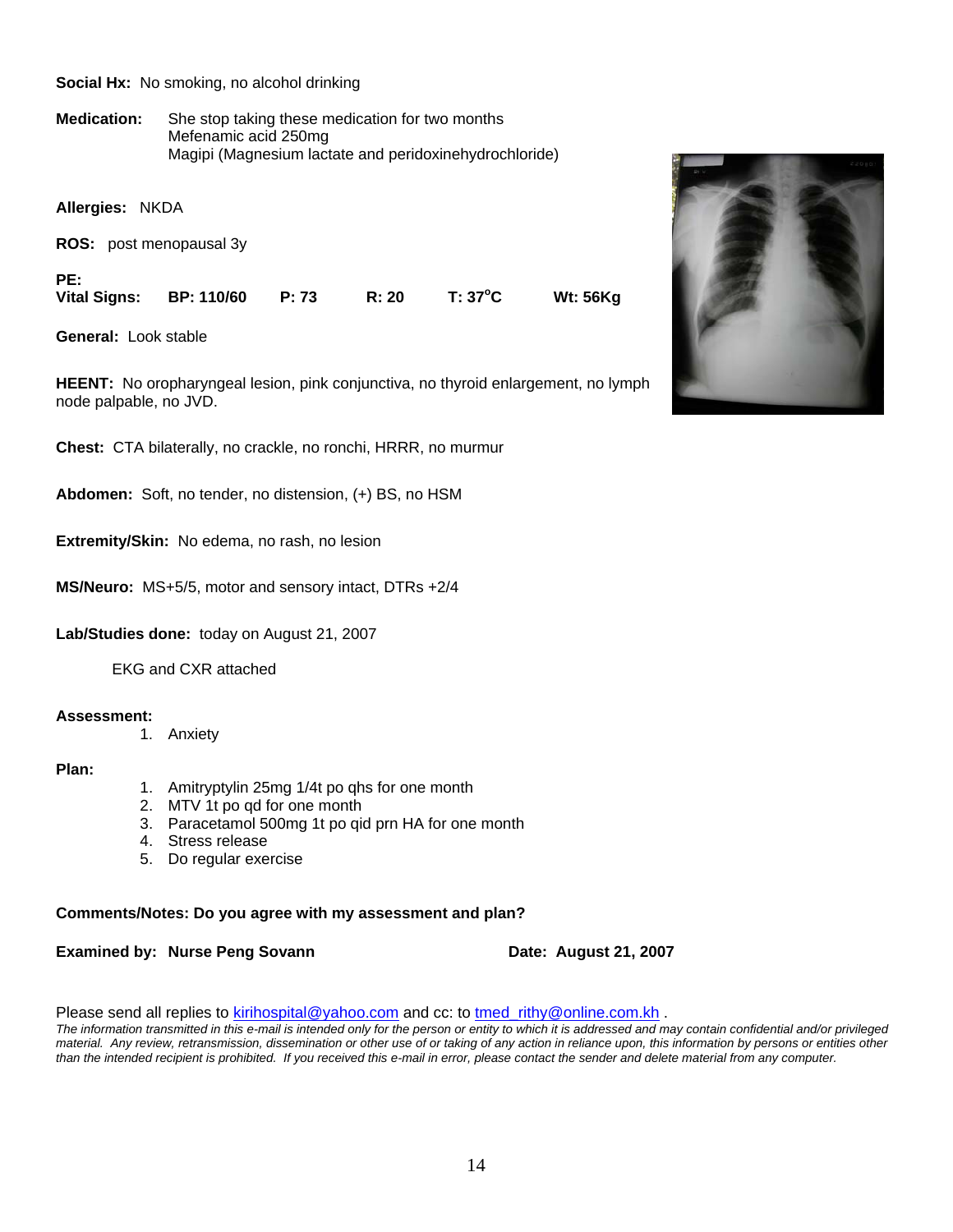# **No answer replied**

**From:** Rattanakiri Referral Hospital [mailto:kirihospital@yahoo.com] **Sent:** Thursday, August 23, 2007 11:01 AM **To:** Kathleen M. Kelleher **Cc:** Bernie Krisher; Noun SoThero; Ed & Laurie Bachrach; Rithy Chau **Subject:** Ratanakiri TM Clinic August 2007 Cases received

Dear Kathy,

I have received answer of three cases from you and below are the cases I received:

Case#1, MS#00246, 25F Case#3, NL#00248, 22F Case#4, UC#00249, 21M

Thank you very much for your replies to the cases.

Best regards, Sovann

# **Thursday, August 23, 2007**

# **Follow-up Report for Rattanakiri TM Clinic**

There were 6 new patients seen during this month TM clinic at Rattanakiri Referral Hospital (RRH). The data of 6 cases was transmitted and received replies from both Phnom Penh and Boston, and other 19 patient came for follow up and refill medication. Per advice sent by Partners in Boston and Phnom Penh Sihanouk Hospital Center of HOPE as well as advices from PA Rithy on site, the following patients were managed and treated per local staff:

[Please note that in general the practice of dispensing medications at RRH for all patients is usually limited to a maximum of 7 days treatment with expectation of patients to return for another week of supplies if needed be. This practice allows clinicians to monitor patient compliance to taking medications and to follow up on drug side effects, changing of medications, new arising symptoms especially in patients who live away from the town of Banlung and/or illiterate. Nearly all medications and some lab tests not available/done at RRH are provided by SHCH to TM patients at no cost]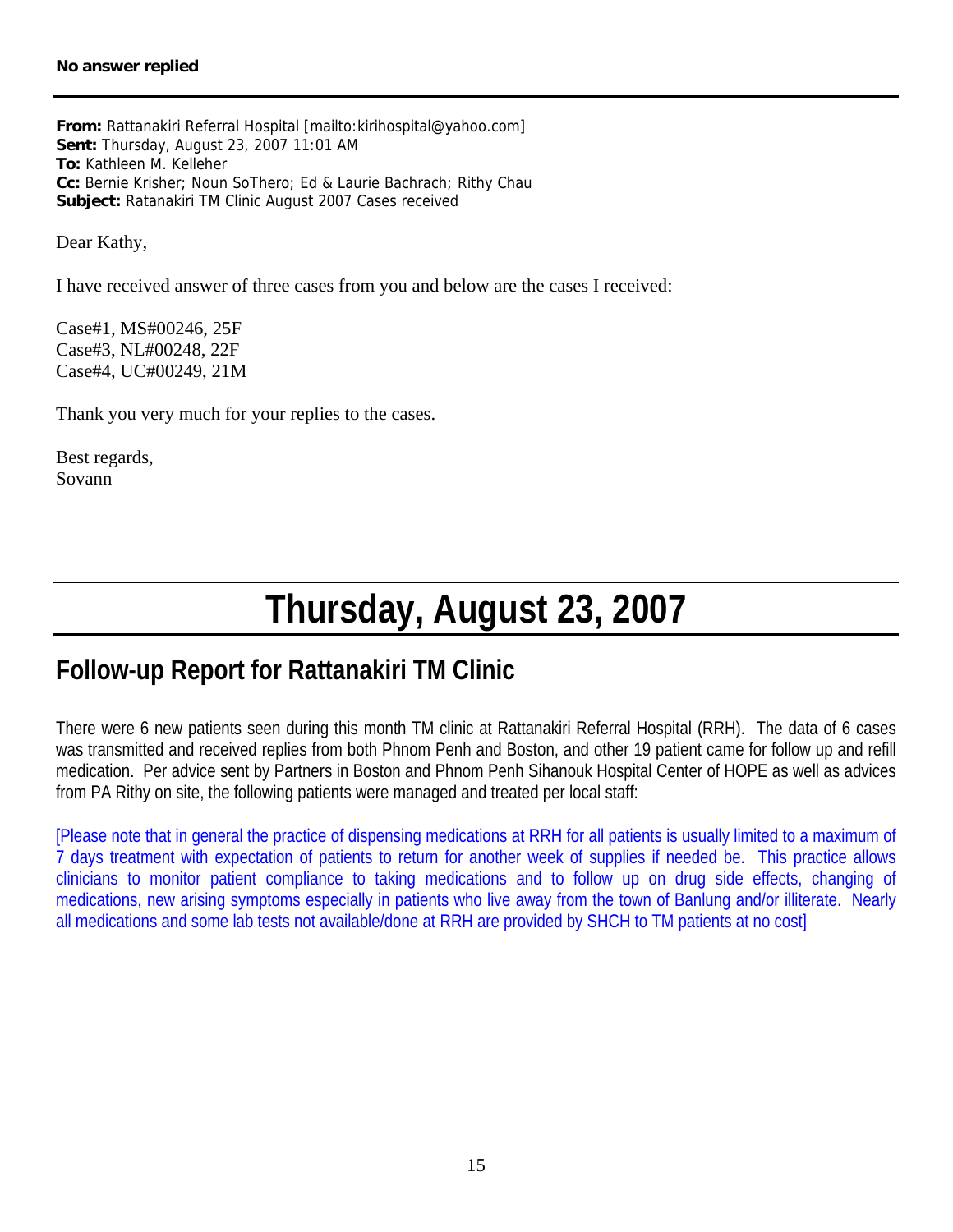# **Treatment Plan for Rattanakiri TM August 2007**

# **1. MS#00246, 35F (Village VI)**

#### **Diagnosis:**

1. Diffuse goiter

# **Treatment:**

1. Draw blood for TSH and Free T4 at SHCH

#### **Lab result on August 23, 2007**

| TSH<br>$= 0.28$ | $[0.49 - 4.67]$  |
|-----------------|------------------|
| Free T4=12.62   | $[9.14 - 23.81]$ |

# **2. SE#00247, 68M (O plong Village)**

**Diagnosis:**

- 1. DMII
- 2. HTN
- 3. Chronic wound on left lower leg

# **Treatment:**

- 1. Glibenclamide 1t po qd for one month (buy)
- 2. Captopril 25mg 1/4t po bid for one month (buy)
- 3. ASA 300mg 1/4t po qd for one month (buy)
- 4. Cephalexin 250mg 2t po tib for one month (#180)
- 5. Cotrimoxazole 960mg 1t po bid for one month (buy)
- 6. Clean wound every day in the health center
- 7. Educate on diabetic diet, low Na diet, do regular exercise and foot care
- 8. Draw blood for Lyte, BUN, Creat, Gluc, and HbA1C at SHCH

#### **Lab result on August 23, 2007**

| Na             | $=138$   | $[135 - 145]$ |
|----------------|----------|---------------|
| K.             | $=3.5$   | $[3.5 - 5.0]$ |
| СL             | $=102$   | $[95 - 110]$  |
| <b>BUN</b>     | $=1.9$   | $[0.8 - 3.9]$ |
| Creat          | $= 87$   | $[53 - 97]$   |
| Gluc           | $= 24.5$ | $[4.2 - 6.4]$ |
| $HbA1C = 10.3$ |          | [4 - 6]       |

# **3. NL#00248, 22F (Village I)**

**Diagnosis:**

1. Nodular goiter

# **Treatment:**

1. Draw blood for THS and Free T4 at SHCH

#### **Lab result on August 23, 2007**

| TSH =2.68         | $[0.49 - 4.67]$  |
|-------------------|------------------|
| Free $T4 = 11.54$ | $[9.14 - 23.81]$ |

# **4. UC#00249, 21M (Village IV)**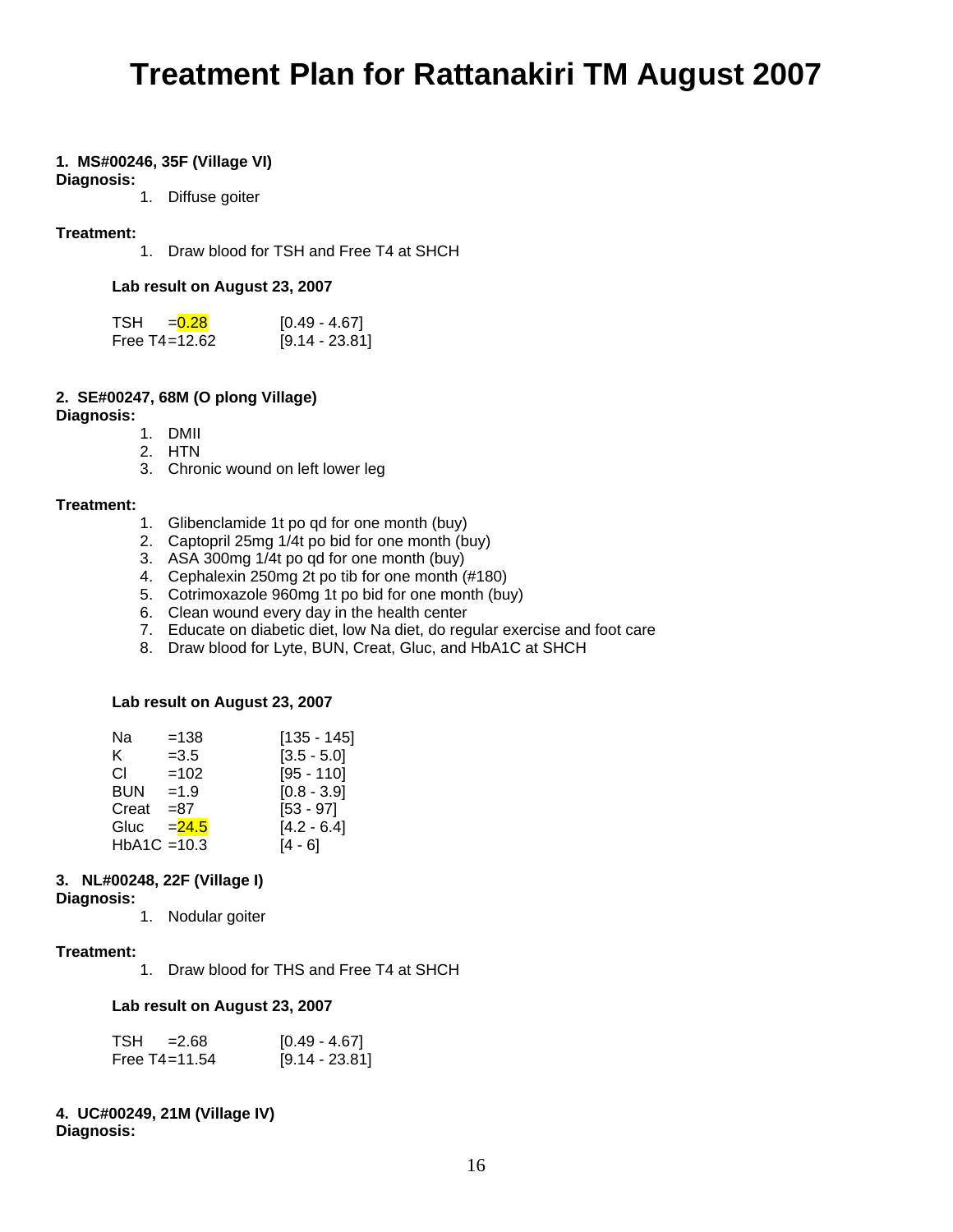1. Diffuse goiter

# **Treatment:**

1. Draw blood for THS at SHCH

# **Lab result on August 23, 2007**

TSH =0.73 [0.49 - 4.67]

# **5. NT#00250, 24F (Village I), Kon Mom**

**Diagnosis:**

1. UTI 2. Vanigal candidasis

# **Treatment:**

- 1. Ciprofloxacine 500mg 1t po bid for 5d (#10)
- 2. Fluconazole 150mg 1t po once (buy)

# **6. LD#00251, 55F (Village V)**

# **Diagnosis:**

1. Anxiety

# **Treatment:**

- 1. MTV 1t po qd for one month (#30)
- 2. Paracetamol 500mg 1t po qid prn HA for one month (#30)
- 3. Stress release
- 4. Do regular exercise

# **Patient who came for follow up and refill medication**

# **1. EN#00239, 53F (Village III)**

# **Diagnosis:**

- 1. Euthyroid (Nodular Goiter)
- 2. HTN

# **Treatment:**

- 1. Atenolol 50mg 1/2t po qd for one month (buy)
- 2. Finofibrate 100mg 1t po bid for one month (buy)
- 3. Educate to eat low Na diet, do regular exercise
- 4. Do FNA for cytology at SHCH

# **Cytology result on August 24, 2007**

**Conclusion:** No possible conclusion

# **2. CK#00240, 50F (Village VII)**

#### **Diagnosis:**

- 1. DMII
- 2. HTN
- 3. Tachycardia

# **Treatment:**

- 1. Metformin 500mg 1t qAM and 2t qPM for one month (buy)
- 2. Captopril 25mg 1/4t po bid for one month (buy)
- 3. ASA 300mg 1/4t po qd for one month (buy)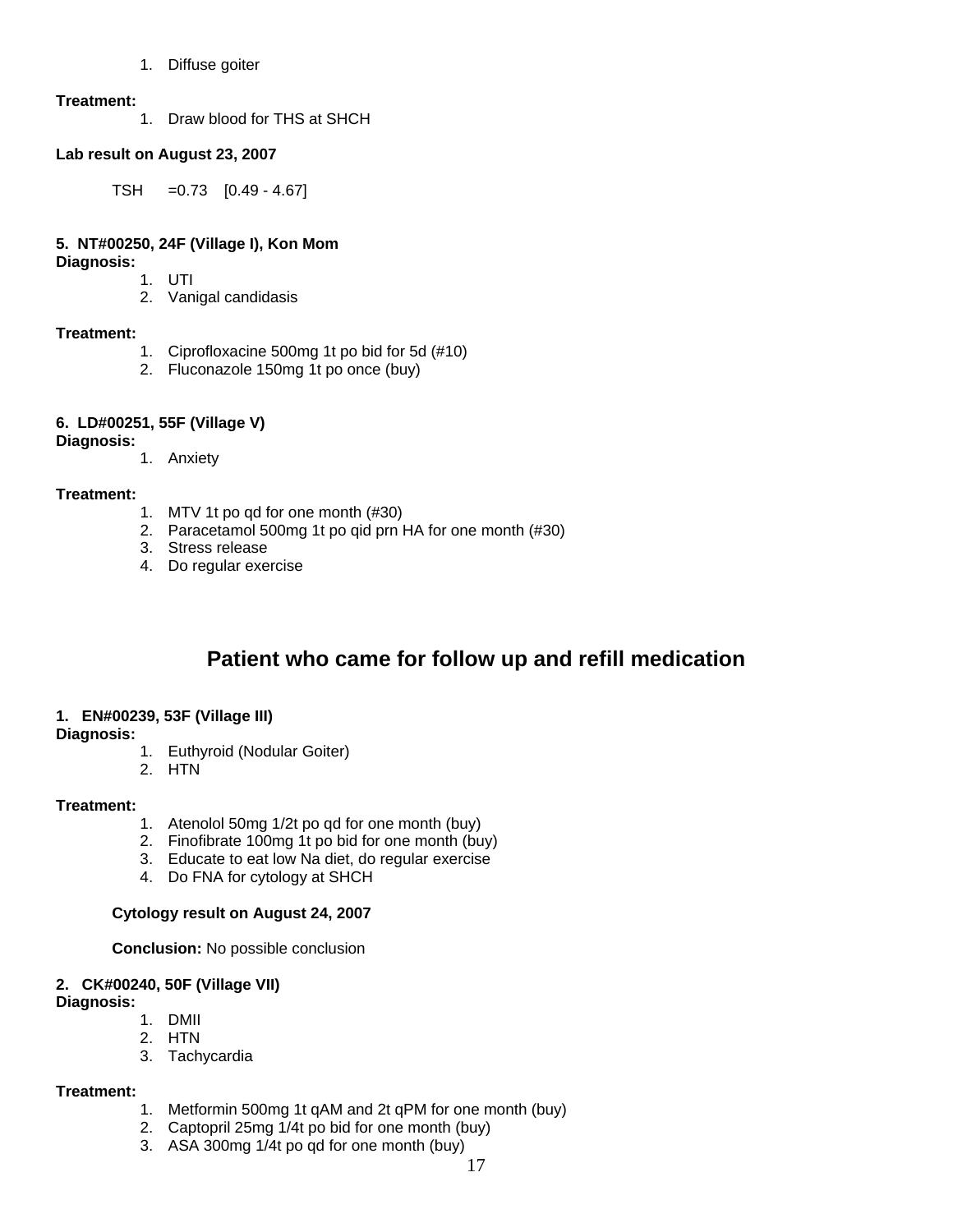4. Educate patient on diabetic diet, low Na diet, do regular exercise, foot care

# **3. SK#00242, 22F (Vensai Village)**

#### **Diagnosis:**

- 1. TB Lymphadenopathy?
- 2. Lymphoma???
- 3. Thyroid Cancer

# **Treatment:**

1. Patient refuses with our advise so we stop taking care her with Telemedicine

# **4. AS#00244, 58F (Village I)**

**Diagnosis:**

- 1. Euthyroid
- 2. GERD
- 3. Parasititis

# **Treatment:**

- 1. Omeprazole 20mg 1t po qhs for two months (buy)
- 2. Metochlopramide 10mg 1t po qhs for one month (buy)
- 3. Mebendazole 500mg chew 1t qhs once (buy)
- 4. Draw blood for THS in six months

# **5. TI# 00245, 65M (Village I)**

# **Diagnosis:**

- 1. DMII
- 2. HTN

# **Treatment:**

- 1. Gliclazide 30mg 1t po qd for one month (buy)
- 2. Metformin 500mg 1t po qd (buy)
- 3. Pravastatin 40mg 1t po qd (buy)
- 4. Pioglytazone 30mg 1t po qd (buy)
- 5. Candesartan Cilexetil 4mg 1t po qd (buy)
- 6. MTV 1/2t po qd (buy)
- 7. Review pt on diabetic diet, foot care and do regular exercise
- 8. Draw blood in next month

#### **6. PN#00229, 45F (Village VI)**

#### **Diagnosis:**

1. DMII

# **Treatment:**

- 1. Chlorpropramide 250mg 1t po bid (buy)
- 2. Metformin 500mg 1t po qhs (buy)
- 3. ASA 81mg 1t po qd (#25)
- 4. Review pt on diabetic diet, foot care and do regular exercise
- 5. Draw blood for HbA1C and Gluc at SHCH in two months

# **7. OH#00230, 59F (Village III)**

#### **Diagnosis:**

- 1. Euthyroid
- 2. HTN

#### **Treatment:**

- 1. Atenolol 50mg 1t po bid (buy)
- 2. HCTZ 50mg 1/2t po qd (buy)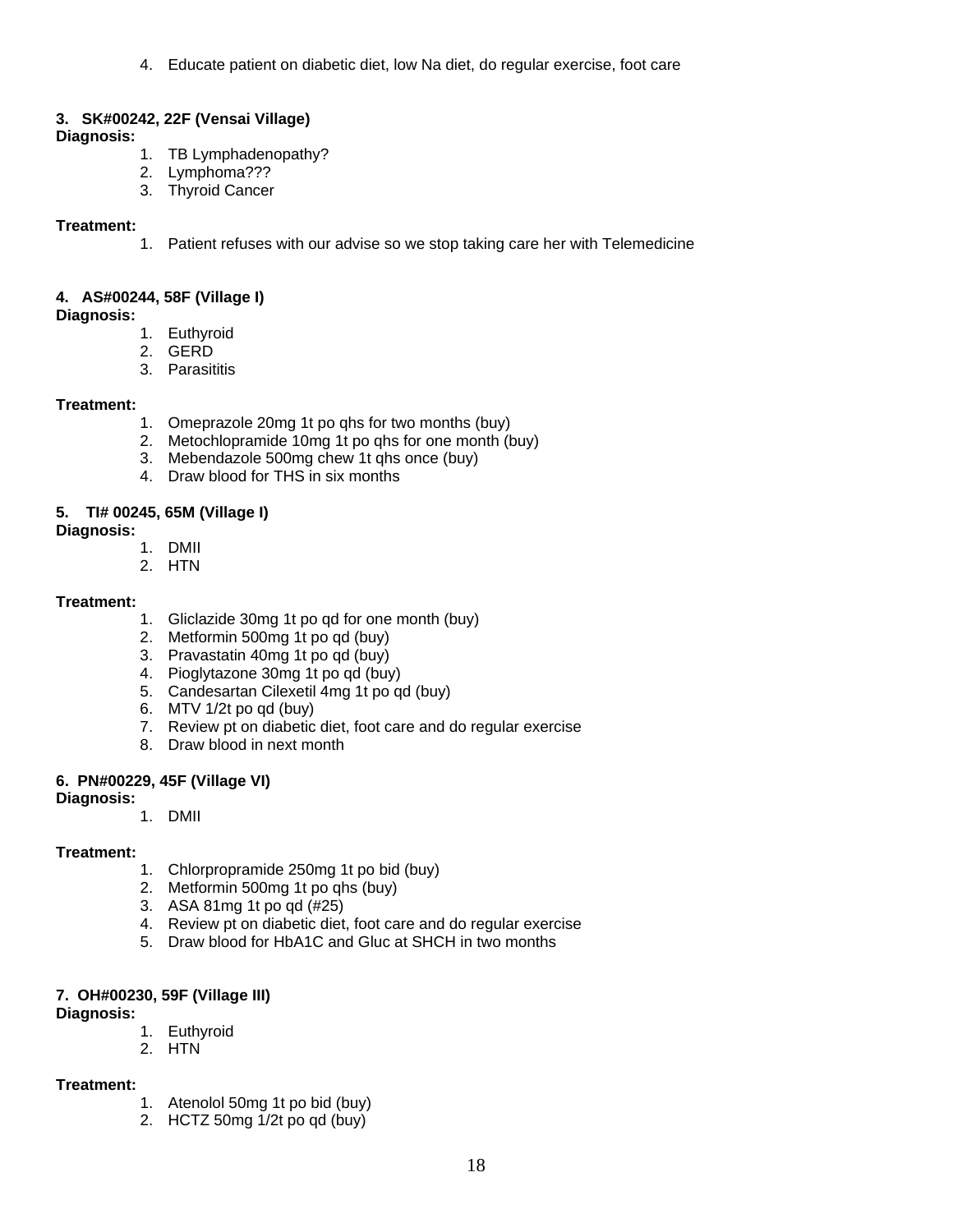# **8. KK#00231, 45F (Village I)**

- **Diagnosis:**
	- 1. DMII
	- 2. Urticaria

# **Treatment:**

- 1. Chlorpropramide 250mg 1t po bid (buy)
- 2. Metformin 500mg 1t po qhs (#100)
- 3. Captopril 25mg 1/4t po qd (25)
- 4. ASA 300mg 1/4t po qd (#25)
- 5. Citirizine 10mg 1t po qd prn (#20)
- 6. Review pt on diabetic diet, foot care, do regular exercise

# **9. SP#00238, 34F (Village I)**

# **Diagnosis:**

- 1. Hyperthyroidism
- 2. Urticaria

# **Treatment:**

- 1. Carbimazole 5mg 1t po tid
- 2. Propranolol 40mg 1/2t po bid
- 3. Citirizine 10mg 1t po qd prn (#20)
- 4. Draw blood for CBC and Free T4 at SHCH

# **Lab result on August 23, 2007**

| <b>WBC</b>  | $= 5.8$       | $[4 - 11 \times 10^9/L]$       |
|-------------|---------------|--------------------------------|
| RBC         | $=4.4$        | $[3.9 - 5.5x10^{12}/L]$        |
| Hb          | $= 11.8$      | $[12.0 - 15.0g/dL]$            |
| Ht          | $= 37$        | $[35 - 47\%]$                  |
| <b>MCV</b>  | $= 83$        | $[80 - 100f]$                  |
| <b>MCH</b>  | $=27$         | $[25 - 35pg]$                  |
| <b>MHCH</b> | $=32$         | $[30 - 37\%]$                  |
| Plt         | $= 124$       | $[150 - 450 \times 10^9$ /L]   |
| Lym         | $=2.1$        | [1.0 - 4.0x10 <sup>9</sup> /L] |
| Mxd         | $=0.6$        | $[0.1 - 1.0x10^9/L]$           |
| Neut        | $=3.1$        | $[1.8 - 7.5x10^9/L]$           |
|             | Free T4=28.60 | $[9.14 - 23.81]$               |

# **10. OT#00155, 45F (Bor Keo)**

#### **Diagnosis:**

- 1. HTN
- 2. DMII

# **Treatment:**

- 1. Captopril 25mg 1/2t po bid
- 2. Metformin 500mg 2t qAM, 3t qPM
- 3. Glibenclamide 5mg 2t po bid
- 4. ASA 300mg ¼t po qd
- 5. Amitriptylin 25mg ½t po qhs
- 6. Citirizin 10mg 1t po qd

# **11. NH#00010, 53F (Village III)**

# **Diagnosis:**

- 1. HTN
- 2. DMII
- 3. LVH
- 4. Aorta Insufficiency?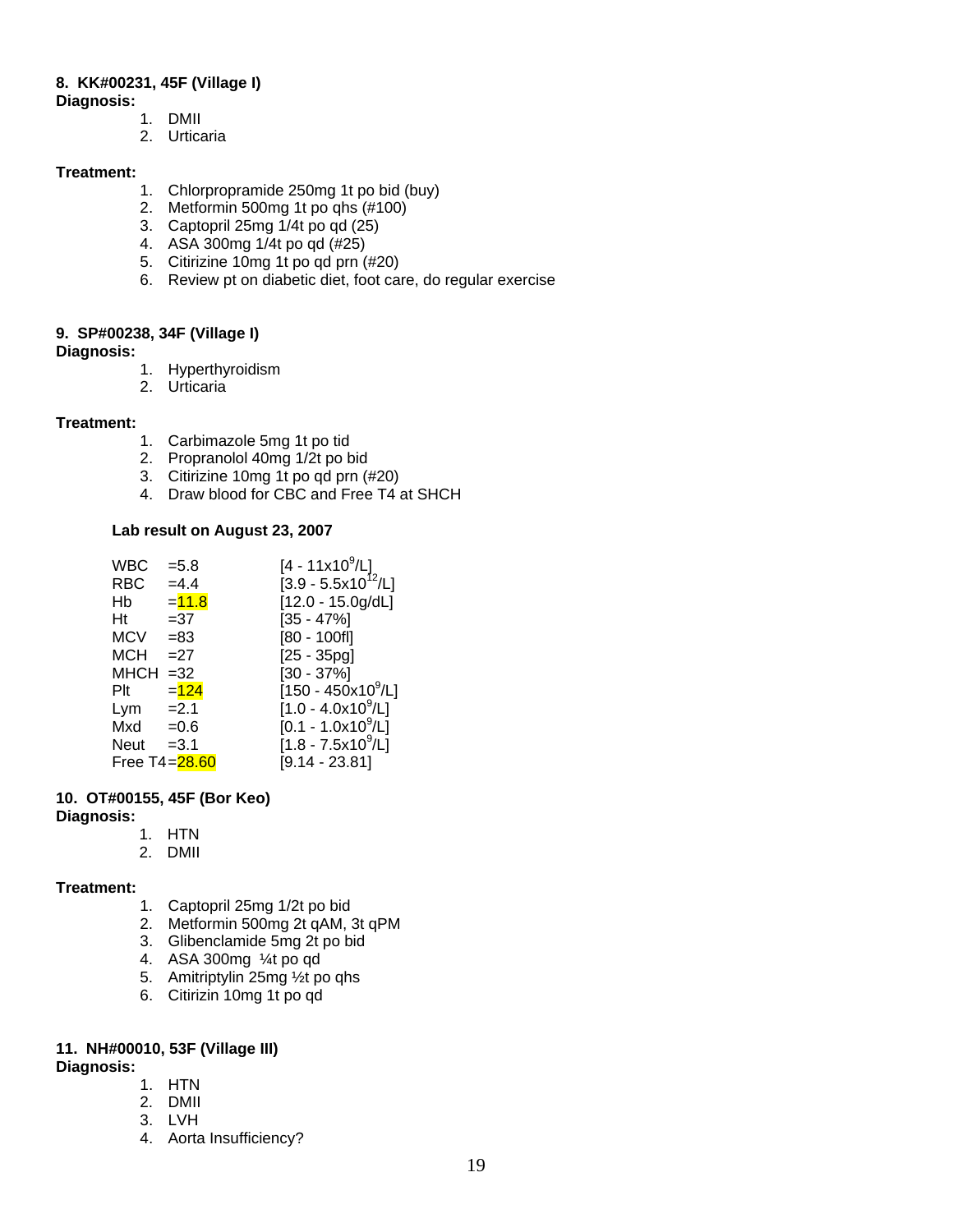# 5. Aorta Stenosis?

# **Treatment:**

- 1. Atenolol 50mg 1t po bid
- 2. Chlorpropramide 1t po qd
- 3. ASA 300mg 1/4t po qd
- 4. Captopril 25mg 1t po tid
- 5. HCTZ 50mg 1/2t po qd
- 6. Fenofibrate 100mg 1t po qd
- 7. Draw blood for TG, FBS, Creat, HbA1C in 1 month

# **12. UP#00093, 52F (Village III)**

#### **Diagnosis:**

1. Euthyroid

# **Treatment:**

- 1. Carbimazole 5mg 1t po bid
- 2. Propranolol 40mg 1/4t po bid

# **13. PO#00148, 67F (Village III)**

# **Diagnosis:**

- 1. HTN
	- 2. DMII with PNP

# **Treatment:**

- 1. Captopril 25mg ¼t po bid
- 2. Metformin 500mg 1t po qhs
- 3. Glibenclamide 5mg 1t po bid
- 4. ASA 300mg ¼t po qd
- 5. Amitriptylin 25mg ½t po qhs
- 6. Draw blood for HbA1C at SHCH

# **Lab result on August 23, 2007**

 $HbA1C = 7.0$  [4 - 6]

# **14. CL#00122, 33F (Village III)**

#### **Diagnosis:**

- 1. Euthyroid
- 2. Chronic Vaginal candidasis

# **Treatment:**

- 1. Draw blood for Free T4 in 6 months
- 2. Fluconazole 100mg 1t po bid for 7d (#14)
- 3. Discontinue douching

# **15. NS#00006, 18F (Village I)**

# **Diagnosis:**

1. Euthyroid goiter

#### **Treatment:**

- 1. Carbimazole 5mg 1t po bid
- 2. Propranolol 40mg ¼t po bid

# **16. PS#00149, 26F (Village I)**

#### **Diagnosis:**

1. Euthyroid Goiter

# **Treatment:**